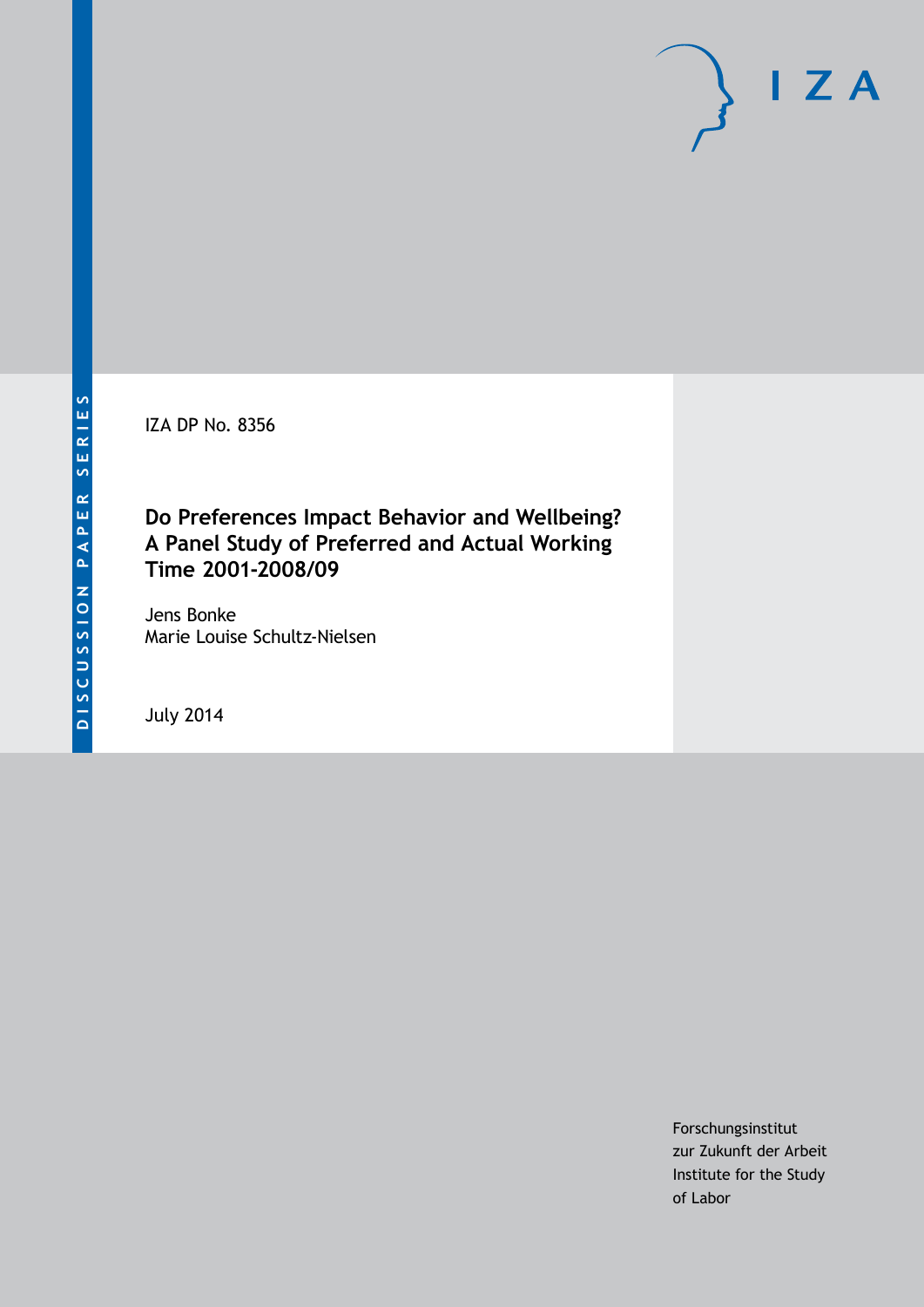# **Do Preferences Impact Behavior and Wellbeing? A Panel Study of Preferred and Actual Working Time 2001-2008/09**

### **Jens Bonke**

*Rockwool Foundation Research Unit*

### **Marie Louise Schultz-Nielsen**

*Rockwool Foundation Research Unit and IZA*

### Discussion Paper No. 8356 July 2014

IZA

P.O. Box 7240 53072 Bonn Germany

Phone: +49-228-3894-0 Fax: +49-228-3894-180 E-mail: [iza@iza.org](mailto:iza@iza.org)

Any opinions expressed here are those of the author(s) and not those of IZA. Research published in this series may include views on policy, but the institute itself takes no institutional policy positions. The IZA research network is committed to the IZA Guiding Principles of Research Integrity.

The Institute for the Study of Labor (IZA) in Bonn is a local and virtual international research center and a place of communication between science, politics and business. IZA is an independent nonprofit organization supported by Deutsche Post Foundation. The center is associated with the University of Bonn and offers a stimulating research environment through its international network, workshops and conferences, data service, project support, research visits and doctoral program. IZA engages in (i) original and internationally competitive research in all fields of labor economics, (ii) development of policy concepts, and (iii) dissemination of research results and concepts to the interested public.

IZA Discussion Papers often represent preliminary work and are circulated to encourage discussion. Citation of such a paper should account for its provisional character. A revised version may be available directly from the author.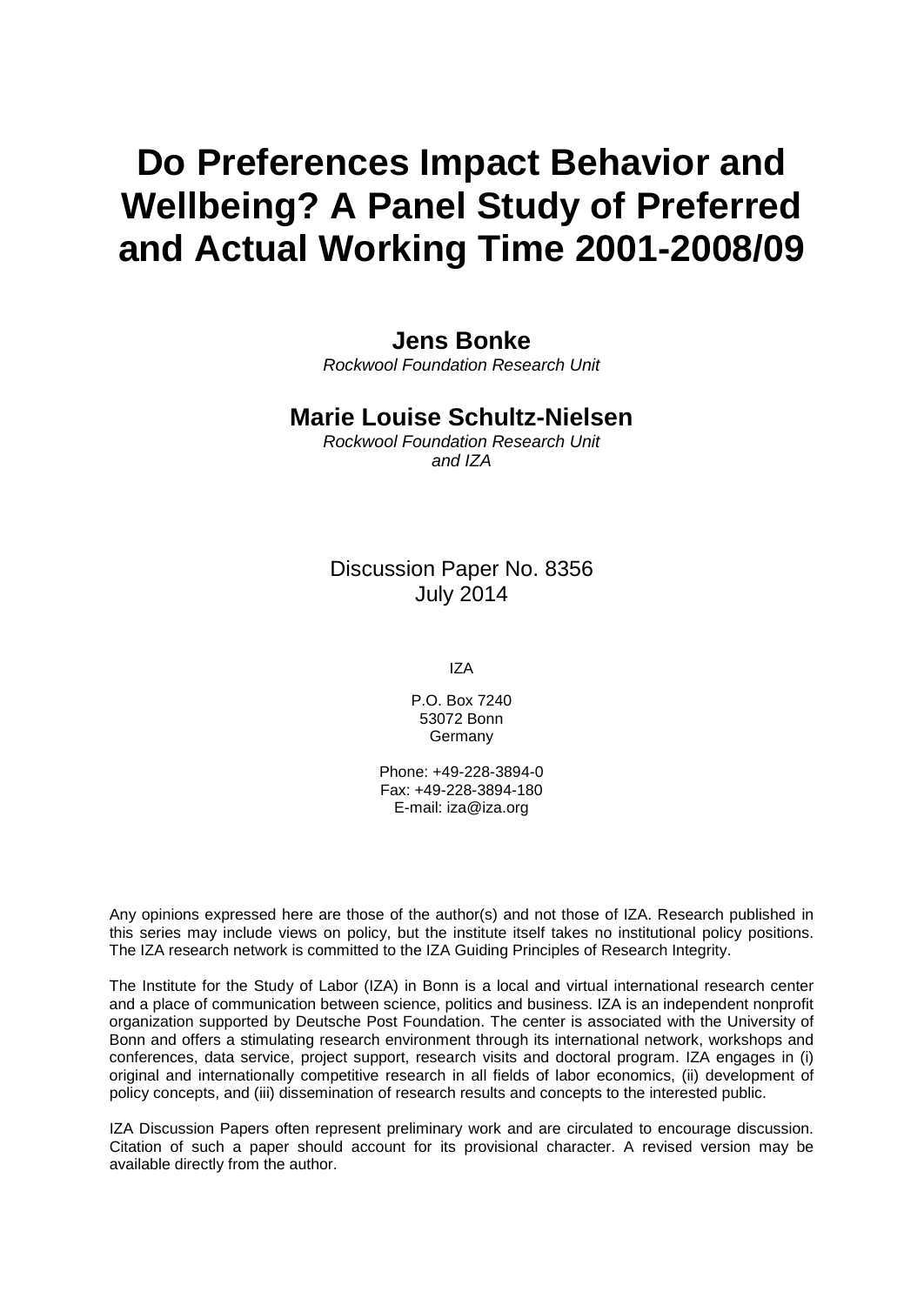IZA Discussion Paper No. 8356 July 2014

# **ABSTRACT**

## **Do Preferences Impact Behavior and Wellbeing? A Panel Study of Preferred and Actual Working Time 2001-2008/09**

Various European studies show that the majority of those employed wish to work fewer hours than they actually do. The question addressed here is whether imbalanced working hours – working hour tensions – influence changes in behavior: do preferences transmit into reality? Based on a Danish longitudinal time-use study, we find that more Danes prefer shorter working hours over longer working hours, which is in contrast to the Americans. Moreover, not only do the vast majority of overworked Danes adjust their working hours, those who are underworked also do so within a decade. Factors behind these changes are analyzed and means to ensure an optimization of time- and money-related wellbeing are discussed.

JEL Classification: J22

Keywords: labor supply, working hours

Corresponding author:

Jens Bonke Rockwool Foundation Research Unit Sølvgade 10, 2.tv. DK-1307 Copenhagen K **Denmark** E-mail: [jb@rff.dk](mailto:jb@rff.dk)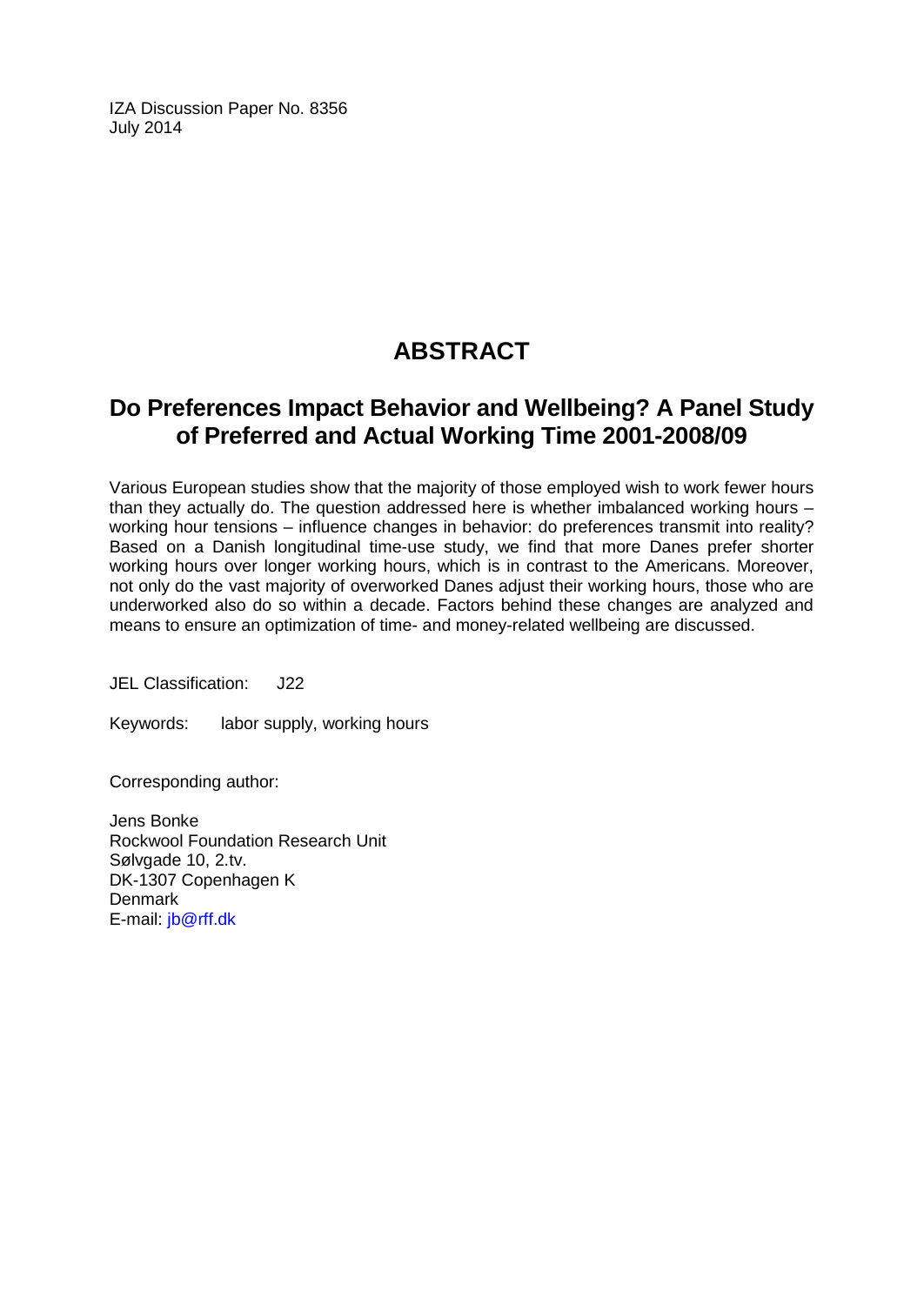#### **1. Introduction**

The number of hours worked in society is important to meet the domestic and foreign demand for goods and services, while the number of individuals' working hours, relatively to the preferred number of working hours – the work tension – is important for the population's wellbeing. For the same reasons, the question about working time is often on the political agenda and is a central theme in negotiations between unions and employer organizations, not to mention everyday conversations in the population. Hence, it is central to know whether Danes are working their preferred number of weekly hours or whether there is an imbalance between their actual behavior and their preferred behavior, which would imply that the distribution of work and leisure time is not optimal. If there is a negative working tension – preferred working hours are lower than actual working hours – a possible implication is a productivity loss due to being overworked. Conversely, a positive working tension implies productivity gains due to being underworked and a possible motivation for advancement and a desire for high incomes. However, positive working tension also points to a potential production loss as the available work force is not being fully used. So irrespective of whether the tension is negative or positive, it is an expression of a societal welfare loss because the allocation of time differs from the working time preferences in the population.

Besides preferences for working hours, labor market constraints can also play a role in determining actual working hours. The supply of working hours is not continuous: it is often offered in full-time, part-time etc. categories due to regulations and negotiations between unions and employer organizations. Hence the restrictions on working hours within the job are also important. Moreover, the preferences for working hours rely on the existence of working time sovereignty and the determination and reliability of trustworthiness of preferences as declared by those employed on the labor market.

To investigate the study question, all employed respondents in the Danish Time-Use Panel (DTUP) were asked how many hours they actually work, whether they are content with this number of working hours and, if not, whether they want to work more or less. They were also asked how many hours more/less they would like to work given that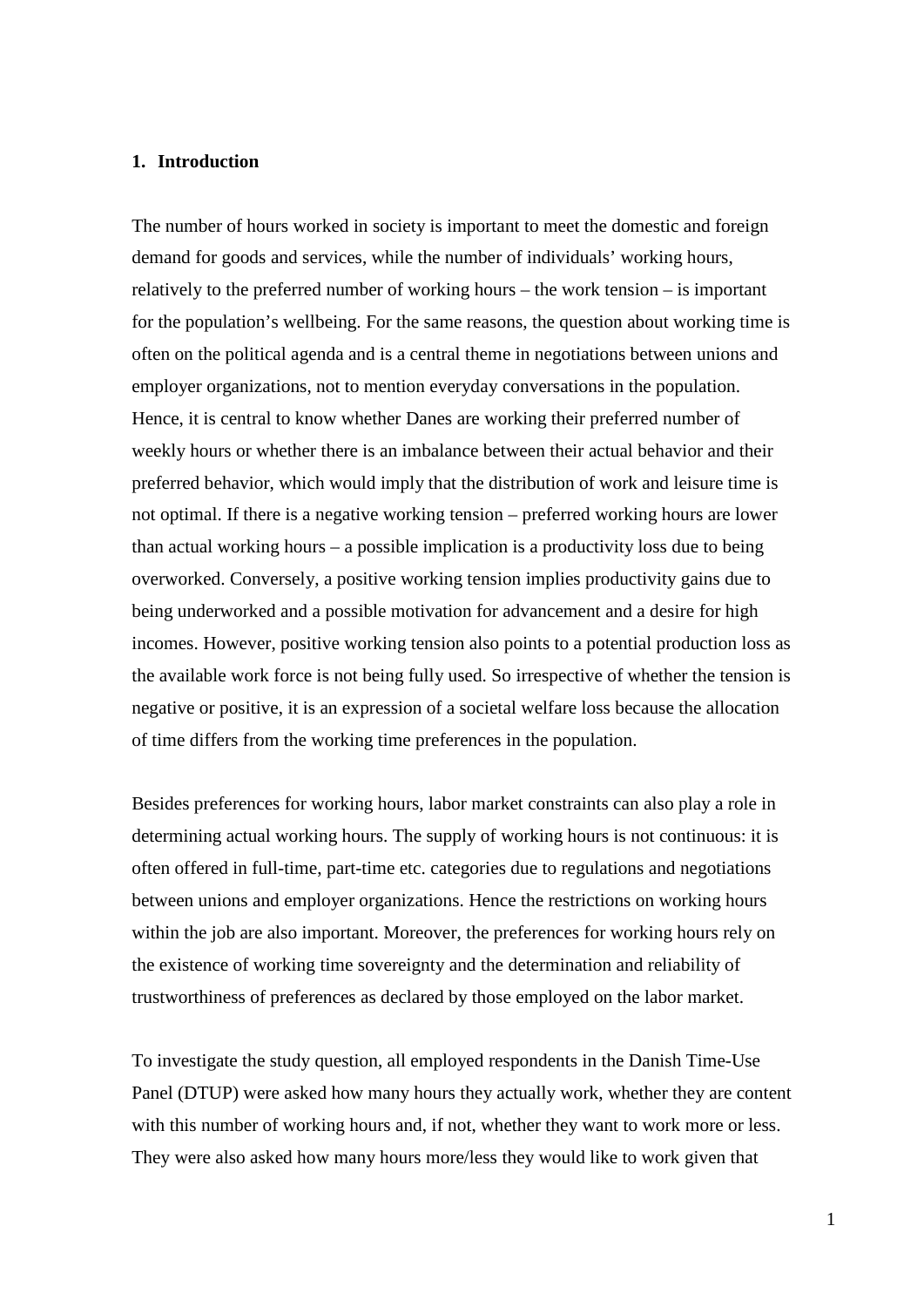changed working hours would increase/decrease their income accordingly. By asking these questions in the 2001-wave and again the 2008/09-wave, we can show whether preferences are stable over time and/or in accordance with the actual number of working hours or the working hours later implemented.

#### **2. Literature**

There has been extensive research on labor supply, both in relation to the decision to work and the number of hours worked, whereas the underlying preferences for working hours have received less attention, despite work tensions – the difference between preferred and actual working hours – being widespread and important for individual welfare and society in general, see Jacobs & Gerson (2004) for the US and Reynolds (2004) for many other countries.

At the micro level, investigations of work tensions have often focused on sociological questions, such as the work-family balance issue, with reduced working hours seen as a tool for improving the quality of child families' everyday life and for resolving the socalled overwork problem (Schor, 1991; Townsend, 2001; Clarkberg & Moen, 2001; Jacobs & Gerson, 2004). The Hakim's (2000) preference theory of work-lifestyle choices is notable as it distinguishes between adaptive preferences varying over the lifecourse, and which are most commonly found among women, and work-centered preferences with little variation between different life-course stages, most often represented by men. The implication is that it is more difficult for men with adaptive preferences than for women with similar preferences to meet their desired working time. Wanrooy's (2005) findings for Australia support this theory, although she notes that external factors, such as childcare institutions etc., are not an integrated part of the theory.

Within the economic literature, work tensions are mostly seen as market failures, where the question is why ordinary labor supply models assuming free choice over hours worked, selecting the desired utility-maximizing outcome at a given wage are not applicable to all employees, see e.g. Steward & Swaffield (1997). Further, the impact of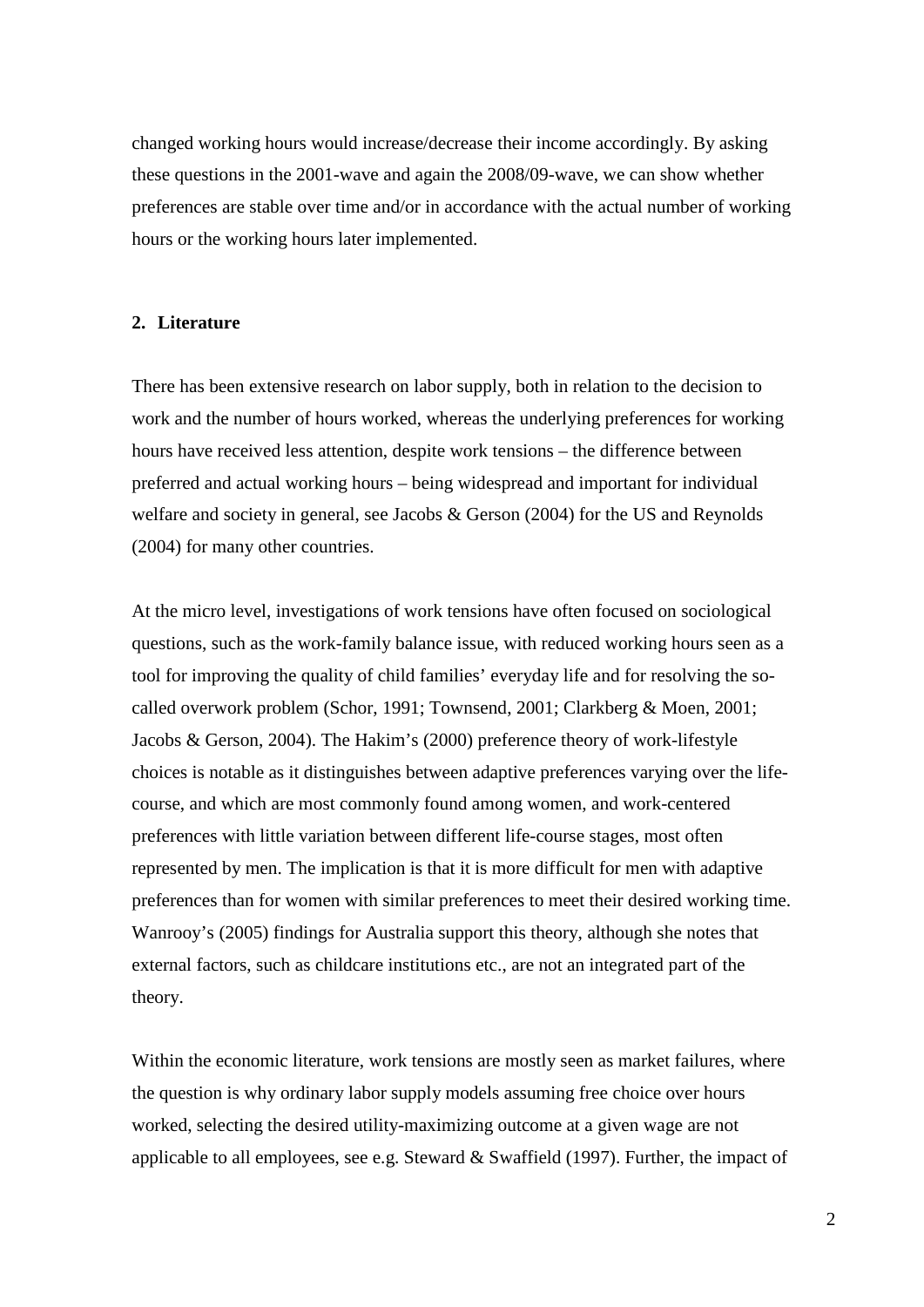income taxes on labor supply has been used to explain the existence of work tensions on the labor market (Klevmarken, 2005).

For both perspectives the question is what determines people's work tensions, and how it could vary between population groups. Mertz (2002) shows how preferences for working hours and desired work time differ between German freelancers, self-employed individuals and dependent employees. Further, the time-use on a household level, including household size, number of children and household income, has a central impact on women's work preferences but not on men's. However, education and work experience are found to have no impact in this study based on GSOEP (1985-1994).

If there is a negative working tension – preferred working hours are lower than actual working hours – a possible implication is the feeling of being overworked and a consequent productivity loss, while a positive working tension can imply productivity gains resulting from a possible motivation for advancement and a desire for high incomes (Reynolds & Aletraris, 2004). Working hour mismatches may also imply lower levels of psychological and physical wellbeing and within family problems, either because of not having sufficient time or because of financial problems. Under all circumstances, negative or positive work tensions are key candidates for individuals' welfare losses.

Labor market constraints are also central in determining actual working hours. The supply of working hours is not continuous as it is often offered in full-time, part time etc. categories due to regulations and negotiations between unions and employer organizations, albeit Steward & Swaffield (1997) found that there was no indication of British unions rationing union workers to work fewer hours than comparable non-union workers in the beginning of the 1990s.

Moreover, job insecurity and the lack of job opportunities enable employers to supply working time not matching the demand for that time because minimum hour constraints are an increasing function of unemployment rates/risks (Steward & Swaffield, 1997). Hence hour constraints are found to be significant determinants of British employees leaving the labor market and within- and between-employer mobility using BHPS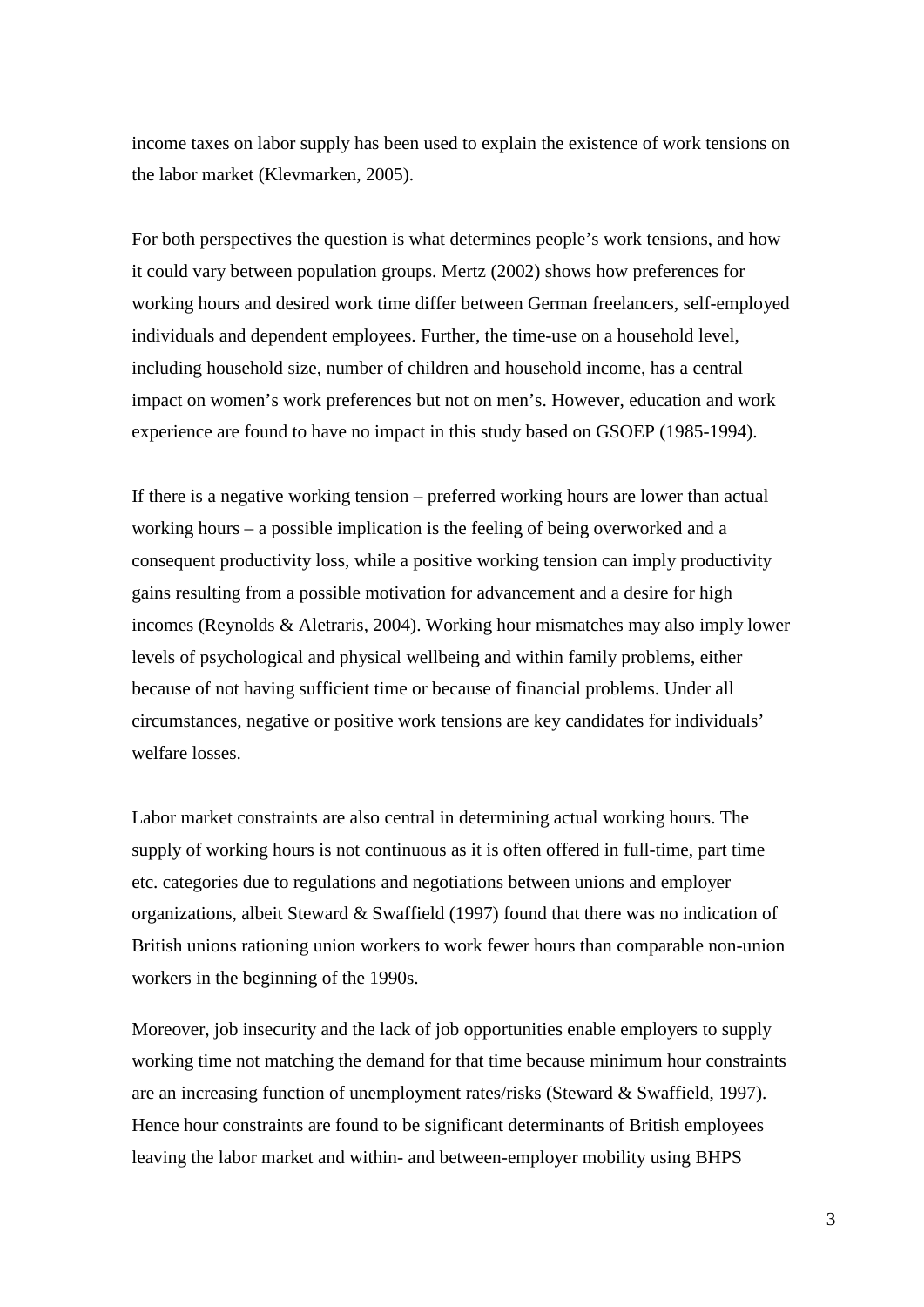(Böheim & Tayler, 2004). This also holds for Americans, indicating that the variance of the change in hours worked is greater for job movers than for those remaining in the same job. The restrictions on working hours within the job are therefore also important. Moreover, the preferences for working hours rely on the existence of working time sovereignty and the determination and trustworthiness of preferences in general.

At the macro level, policies on working hours seem to vary according to the economic growth condition in society. In periods with high unemployment rates, the focus has often been on lowering the number of weekly working hours for new jobs, examples are Germany, France and Denmark in the 1980s, while in periods of prosperity and/or demographic changes with more elderly people, incentives aimed at delaying the retirement age and increasing the labor supply in general have been on the political agenda. Here the question is how many hours, calculated in full-time workers, the work tension amounted to in 2001 and 2008/09.

This paper aims to address these questions by investigating changes in work tensions between 2001 and 2008/09 and to what extent these changes can be explained by changes in working hours over the same period, or in other words: Are preferences for working hours revealed by changing the working hours in accordance with these preferences over a 7–8-year period?

#### **3. Data**

We use data from the Danish Time-Use Panel Survey 2001–2008/09 (DTUP), where the 2001- and the 2008/09 waves were both drawn randomly for the two years from administrative registers of the whole population held by Statistics Denmark. A unique identifier enabled DTUP to be merged with administrative register data for the whole Danish population. The combination of survey and administrative register data allowed us to include register information on the respondents in DTUP and to test for sample selection against the whole population. In the selected samples of men and women, those who are unemployed and those who are immigrants are underrepresented.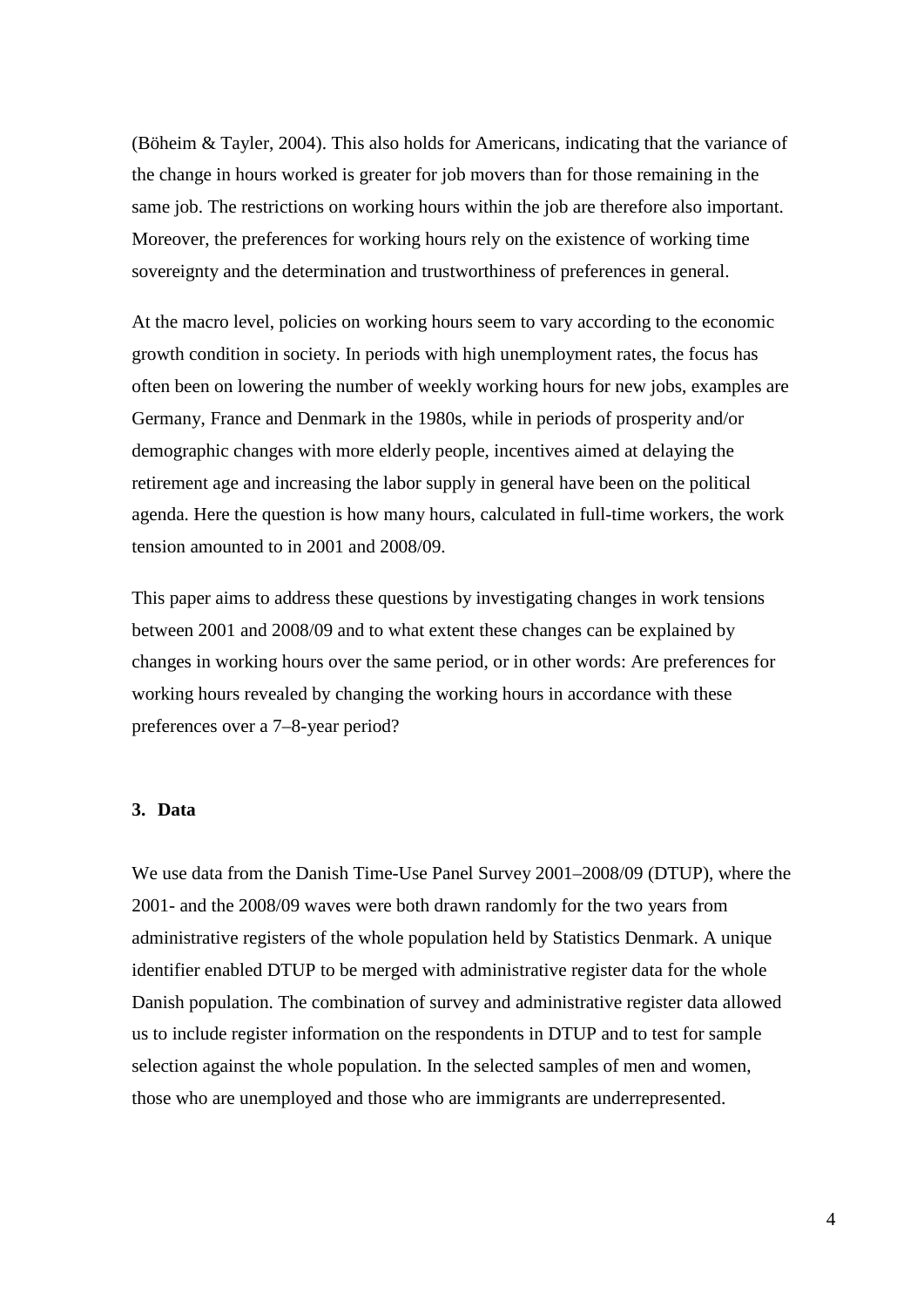Hence, we have an imbalanced panel for pooled cross-section estimations and a balanced panel for fixed effect estimations, the latter panel weighted to represent the 2008/09 adult population in Denmark. For the pooled sample, we have 4828 men and 5153 women, while the balanced sample consists of 1247 men and 1517 women. Because the age distribution goes from 18 to 74 years most employed people in the 2001-wave can also be found in the 2008/09-wave. For both waves respondents first attended an interview, which elicited basic information on, e.g., family relations, socioeconomic status, educational level, and average number of working hours. Respondents were then asked to complete two time-use diaries for each year, and if respondents were aged between 18 and 74 years and had a spouse or cohabiting partner, the spouse/partner was also asked to complete two time diaries for the same days.

In accordance with the international standard for questions about working hour tensions, for example, the International Social Survey Program; the German Socio-Economic Panel (GSOP); the British Household Panel Survey; Household, Income and Labour Dynamics in Australia (HILDA); the Danish Time-Use Surveys from 2001 (DTUS-01) and 2008/09 (DTUC-08) – and therefore in the Danish Time-Use Panel Study (DTUP) all ask whether the individual wants to work more hours and earn more or work fewer hours and earn less than he/she actually does, or whether he/she is satisfied with the number of working hours. The Danish Time-Use surveys also enquired about the number of additional or reduced hours wanted if the individual was not satisfied with the actual number of working hours. Because the Danish Time-Use surveys the DTUS-64, DTUS-75 and DTUS-87 did not condition on earnings, i.e. working more or fewer hours was considered a free good, the share of workers preferring fewer hours was nearly double that of later surveys. Also to be considered is that the US investigations of work tensions show different results depending on the questions used. Hence, Sousa-Poza & Henneberger (2002) using the International Social Survey Program (SSP) with the earnings compensation formulation find that the majority of work imbalanced employees in the US are underemployed and wish to work more, while Bond et al. (1998), see Otterbach (2010), using National Survey of Changing Work Force (NSCW), find that a majority of work imbalanced employees wish to work less. This calls for awareness of the exact formulation of the tension question, or as Otterbach (2010)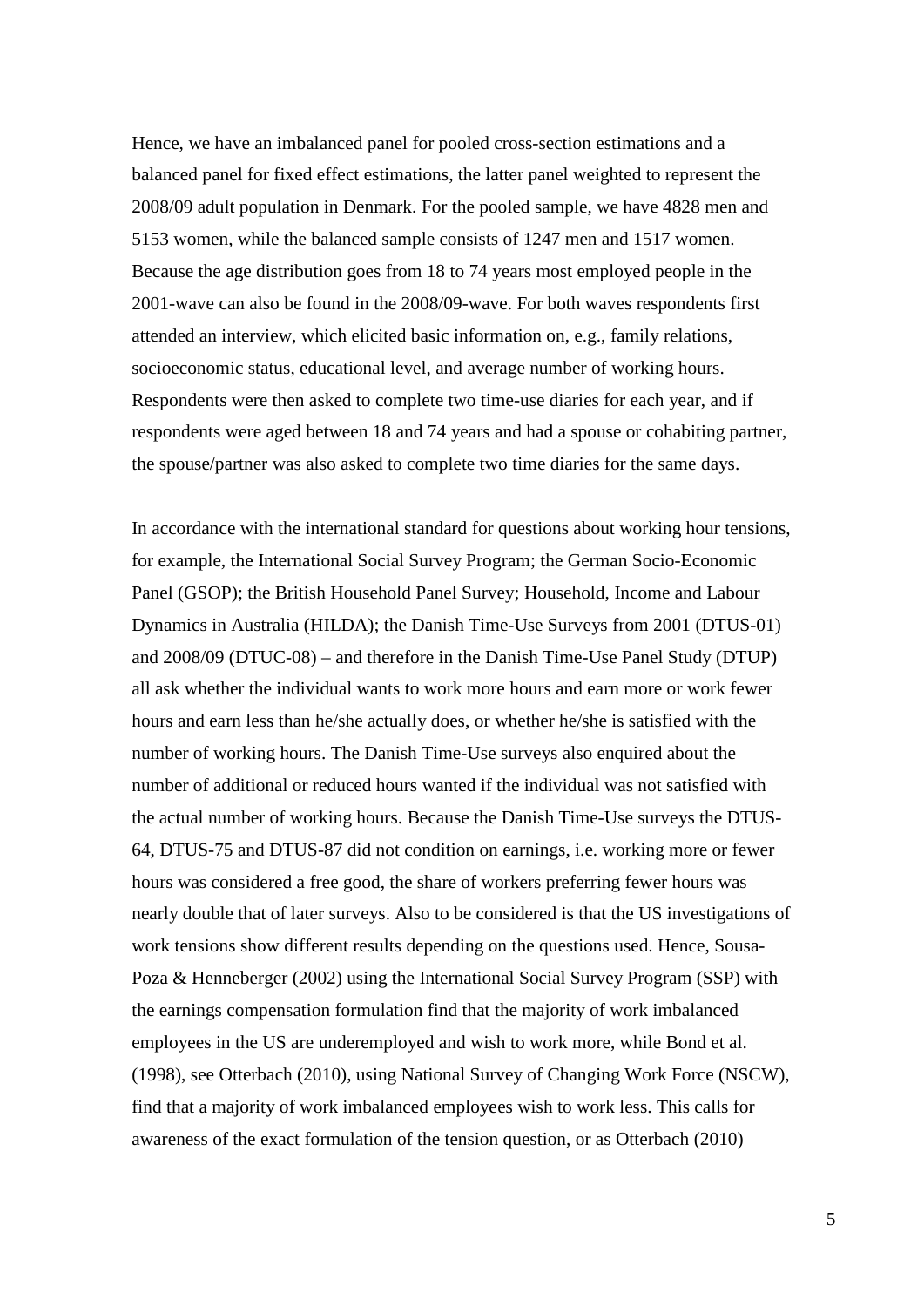states, "… the questions' exact wording may be strongly related to contradictory research findings and the hypothetical questions they raise" (p. 148).

The DTUS and the Danish Labor Market Commission's (Arbejdsmarkedskommissionen) investigations of working hour tensions show very similar results regarding the number of employees wanting to work more versus fewer hours than they actually do. However, the latter study did not explicitly condition on earnings but instead mentioned that higher income could be an incentive to work more hours and that the earnings for the last, marginal hours were considered too low to compensate for the effort involved.

Labor Force Surveys (LFS) conducted in most European countries include information about employees and self-employed individuals' number of weekly working hours and their desire to work more or fewer hours than they actually do with economic compensation involved. However, although the respondents are interviewed three consecutive times, the interviews all occur within 9 months, which is considered too short a time to investigate preference shifts; moreover, there is no information about partners' labor market behaviors, which is why the LFS data are not used in this paper.

Here, we include employees as well as self-employed individuals, although those who are self-employed are assumed to have greater freedom to choose their labor supply. In contrast with Böheim  $& Taylor (2004)$ , we include people with secondary jobs – held by around 10 percent of the Danish labor force in 2008 (Bonke, 2012) – because a secondary job might neutralize main job work tensions, which is what we deal with in this and in most other papers.

We do not consider those who are unemployed, as does Merz (2002), because it can be reasonably assumed that they wish to work a positive number of hours, i.e., more hours than they actually do, see, for example, N. Smith et *al.* (1998), and because this issue is more a question of working incentives and mismatch between demand and supply of labor to the labor market.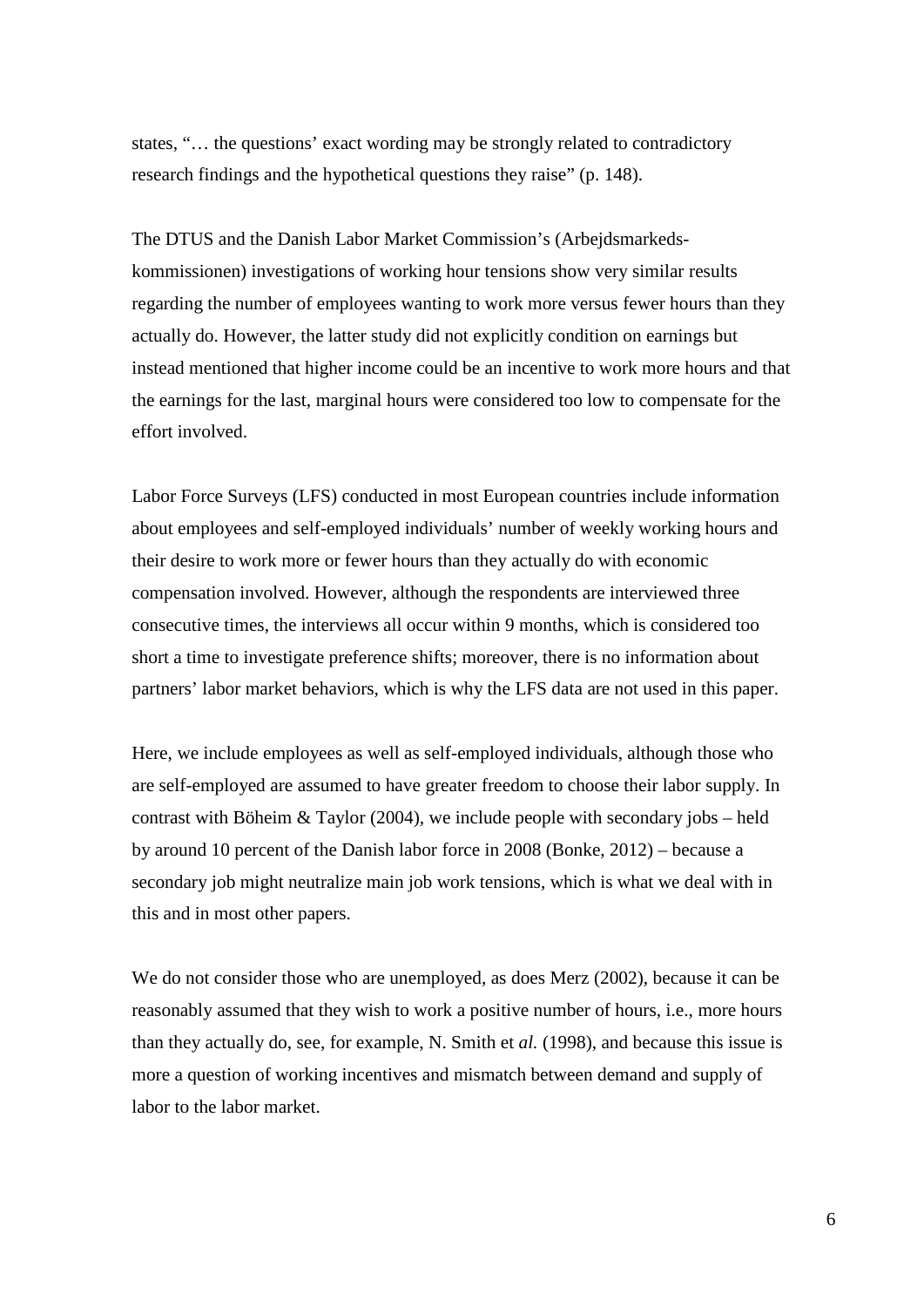Information on educational background refers to the longest completed course of education registered in the administrative registers. We create a binary indicator for whether the individual had completed a further education, which includes short-course further education (less than 3 years), medium-course further education (3 to 4 years), and long-course further education (more than 4 years).

Additional control variables are age, civil status (cohabiting/married), number of children and net household income. Information on the income comes from the administrative register data and is calculated into quintiles.

#### **4. Empirical strategy**

Many labor supply studies exist, see, for example, Blundell & MaCurdy (1999) and Klevmarken (2005), where wages, virtual income and different socioeconomic factors are shown to have important impacts. Here, we investigate *changes* in working time among those employed and how these changes can be explained by explicitly mentioned preferences for working hours given various socioeconomic characteristics. We also investigate whether work tensions – unfulfilled work preferences – are removed through actual working-hour changes, and how preferences and working-hour changes impact satisfaction with working conditions in general.

The empirical models applied first include a model for explaining how preferences are revealed in the event of changes in working hours over the period 2001–2008/09 and controlled for heterogeneity such as sex, age etc.

(1) 
$$
\Delta
$$
 working hours<sup>2008-2001</sup> = f (pref<sup>2001</sup>, age, age<sup>2</sup>, sex).

The next model uses changes in working hours during the period together with preferences in 2001 and structural and individual characteristics to predict the work tension/preferences in 2008.

(2) 
$$
Pref^{2008} = g (\Delta \text{ working hours}^{2008 \cdot 2001}, pref^{2001}, \Delta \text{ flex work}, \Delta \text{ sec. job},
$$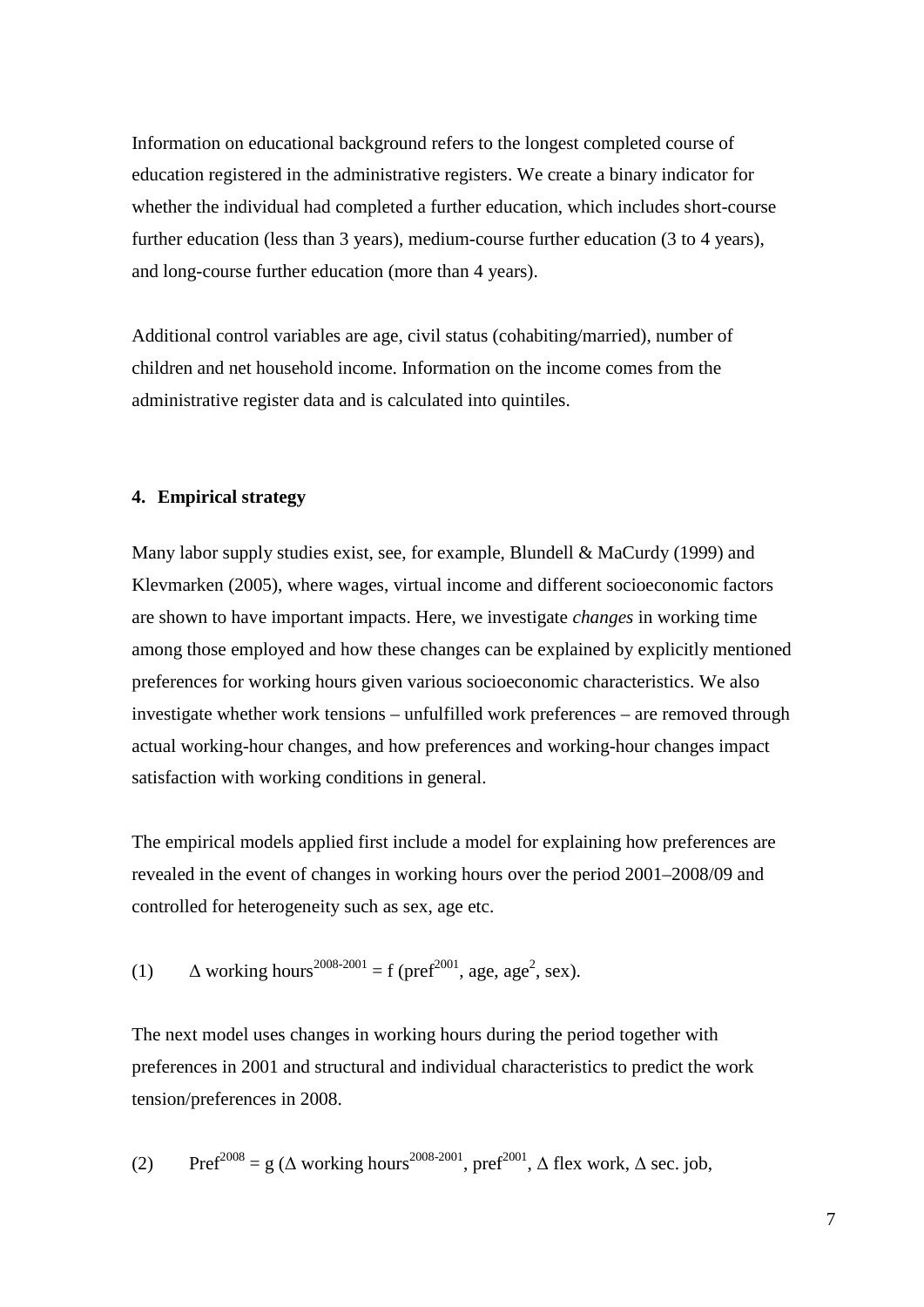$\Delta$  marriage,  $\Delta$  children,  $\Delta$  educ., age, age<sup>2</sup>, sex)

We also investigate the impact of changes in preferences and specific working conditions, such as flexible working hours and a secondary job, on the satisfaction with working conditions in general and controlled for some socioeconomic characteristics. Hence, from the literature, see e.g. Clark (1996), we know that working hour tension contributes to working conditions, and the formalized equation is as follows

(3)  $\Delta$  workconditions<sup>2008-2001</sup> = h ( $\Delta$  work tensions<sup>2008-2001</sup>,  $\Delta$  flex work,  $\Delta$  sec. job,  $\Delta$  marriage,  $\Delta$  children,  $\Delta$  educ., age, age<sup>2</sup>, sex).

Here, working conditions refer to a subjective question about satisfaction with working conditions in general, thereby becoming one of more domain satisfactions (Bonke et al., 2009).

The first model (1) uses OLS estimations of changes in working hours as the dependent variable with categories ranging from -55 to 55, while the next model (2) uses multinomial logit-estimations with the same hours as the reference category and underand over-employment in 2001 among the explanatory variables, based on the assumption that the preferences for working more hours are correlated with the preferences for working fewer hours a week, see Böheim & Taylor (2004) for estimating the same model for Britain. Finally, the last model (3) uses OLS estimations with satisfaction categories from -6 to 6.

The model used for the preference estimations in (2) is also the one used when estimating the intra-personal relationship between the spouses' working times and their preferences for working more or fewer hours a week, see Table 3.

#### **5. Descriptives**

The period investigated here is the 2000s with 2001 as the first year and 2008/09 as the second year determined by the two available waves in the DTUP. From Figure 1 we see that 2008/09 was characterized by a low unemployment rate and a prosperous economic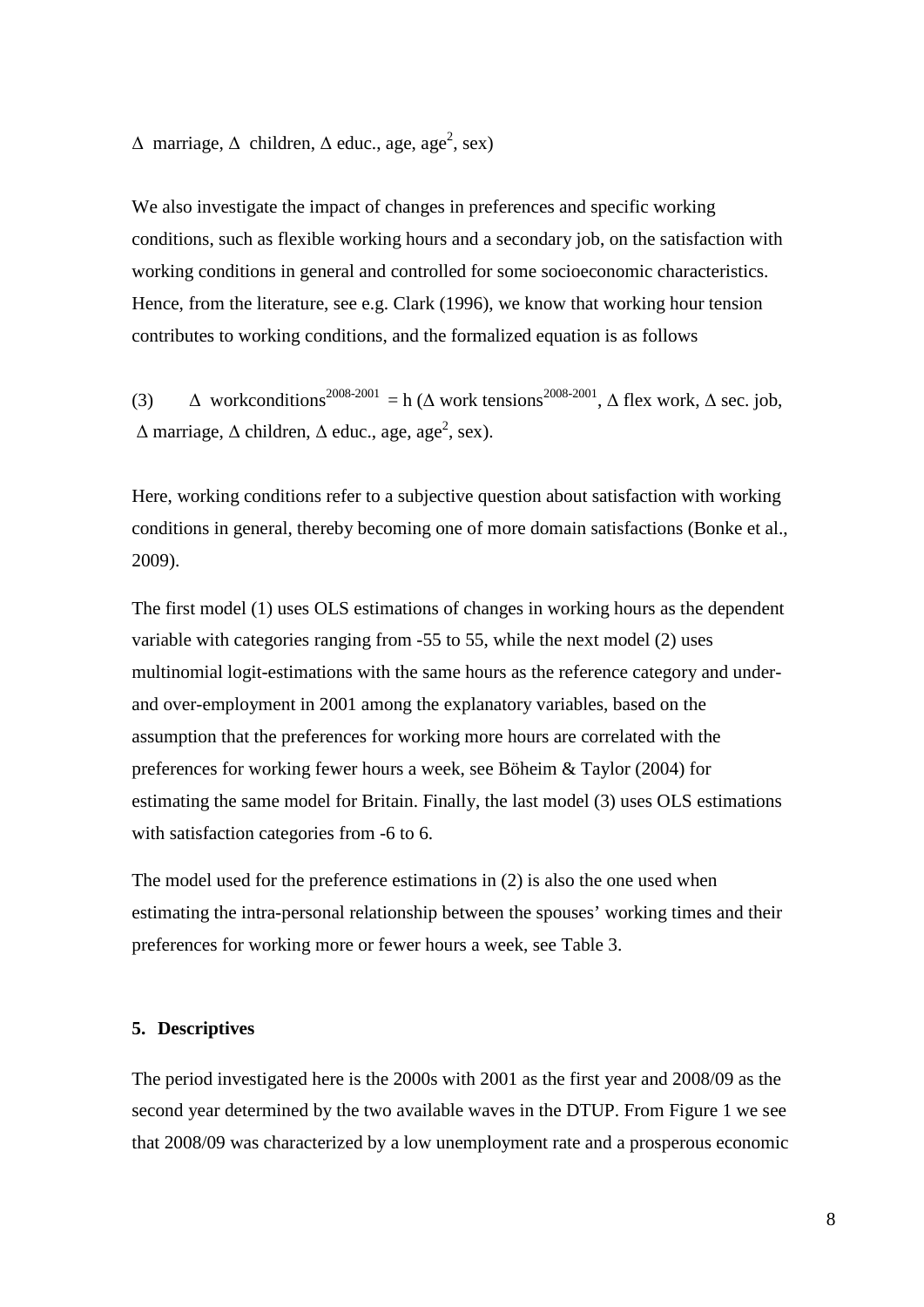situation, which make the preferences and actual working hours less influenced by economic growth differentials, at least at the macro level. The figure also includes information for the whole 2007–2011 period, i.e. working-hour preference information was not available before that time, which indicates that preferences for working hours are correlated with the business cycle. That is, more people preferring more hours and fewer people preferring fewer hours when there is an economic crisis/high unemployment rate, as was the case immediately after the second wave of the DTUP, and, conversely, that economic growth/low unemployment rate is correlated with fewer people wanting more working hours and more people wanting more working hours, see Bonke (2013).



*Figure 1*

*Source: Labour Force Survey, Eurostat*

This relationship between unemployment rate and preferences for more or less work is also found when doing macro-level analyses including several countries for the years 1997 and 2005 (Otterbach, 2010). In countries with high unemployment rates, the proportion of workers preferring to work more hours is higher than in countries with lower unemployment rates, while the proportion of satisfied workers and workers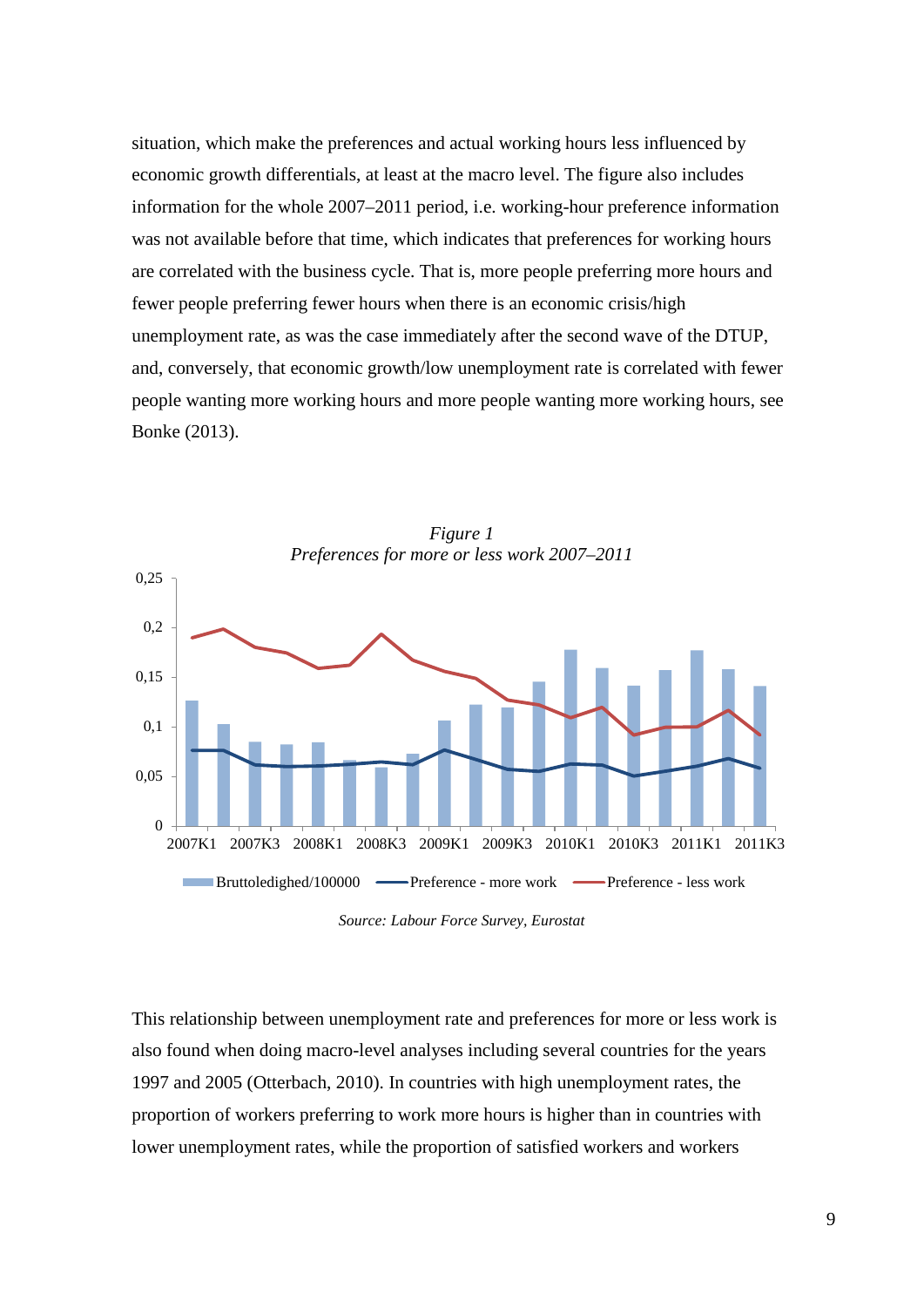preferring to work fewer hours declines with higher unemployment rates. A likely explanation is that unemployment creates more disciplined workers fearing redundancy and who, accordingly, are willing to work more hours, earning more income for future consumption. In growth periods/countries, this fear is much smaller; consequently, stating a preference for fewer hours is less risky. The opposite picture emerges for the relationship between GDP per capita and hour constraints, as the preferences for more (fewer) hours is higher (lower) in poor countries than in rich countries.

That the preferences for working time are in accordance with actual working hours – no work tension – for most people in most countries is confirmed in Table 2 for Denmark. Hence 3 out of 4 persons in employment are satisfied with their actual working hours for the year 2008/09, while only 2 out of 3 had that privilege in 2001. Among those not satisfied with their working hours, 50 percent more want to reduce the number of working hours relatively to those wanting to increase these hours. In 2001, 21 percent wanted to work more hours; in 2008/09 it was 16 percent (Arbejdsmarkedskommissionen: 20 pct.), whereas the percentage of people wanting to work more hours was only 11 percent for the two years (Arbejdsmarkedskommissionen 6 pct.).

A comparison of 21 countries based on the International Social Survey Program, 1997 and 2005 (Otterbach, 2010) shows that the large majority of workers do not face hour constraints, with Denmark, Norway and Switzerland in the top end, and that the majority of the constrained, in particular US workers, prefer longer working hours – see also Reynolds (2004) about work tension in the US. The exceptions are Denmark, Switzerland and Norway where the majority of the hour constrained at that time wanted to work fewer hours and to some extent Sweden with an equal number of people with preferences for more and fewer hours. When applying the same data for 1997 only, the same picture emerges (Sousa-Poza & Henneberger, 2002; Stier & Lewin-Epstein, 2003).

Similarly, in 2008/09 we find that fewer Danish women than men wish to have more working hours, but more women than men wish to have fewer working hours.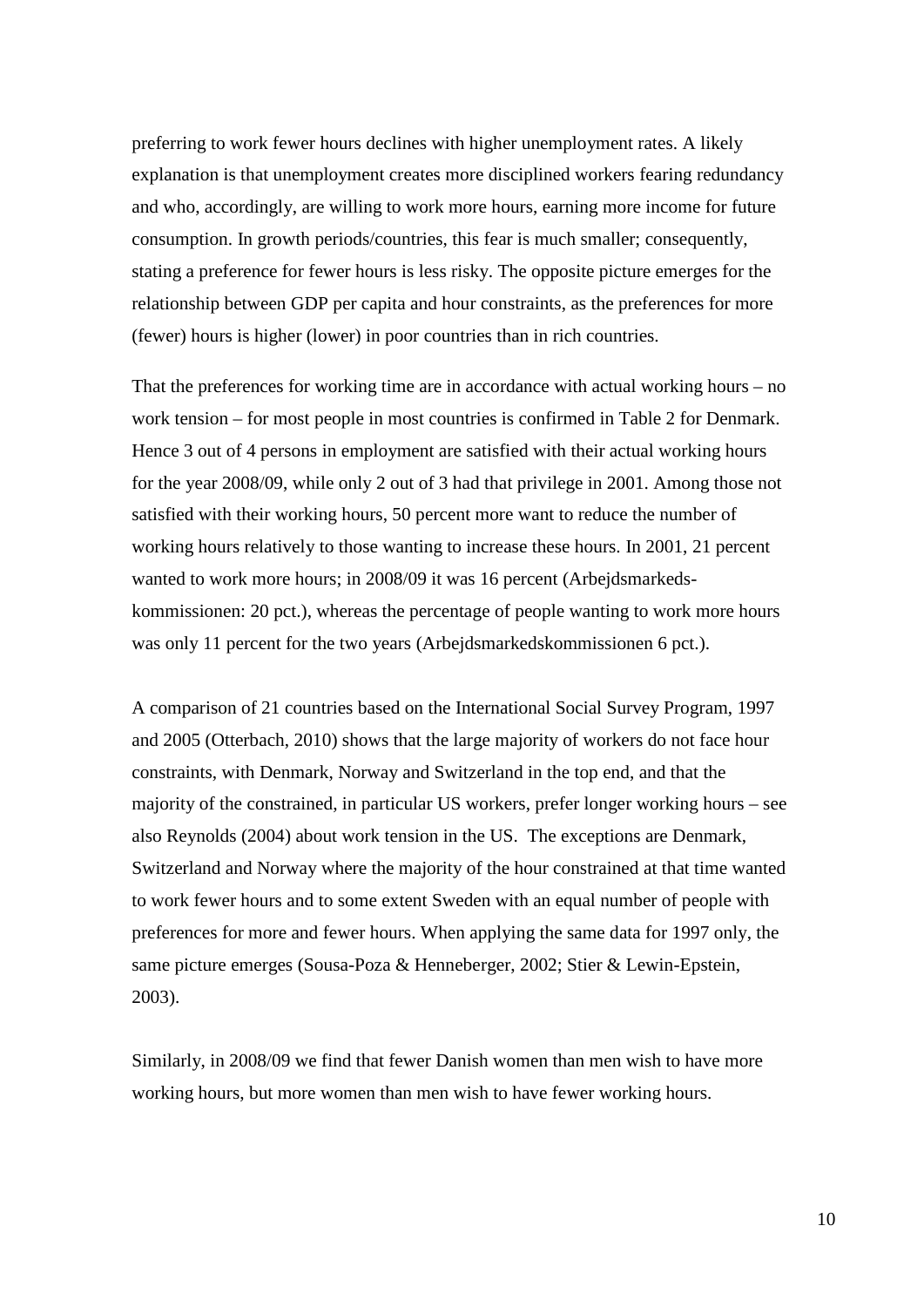Notably, there were no changes in weekly working hours agreed upon between the unions and employers organizations in Denmark during that period, the only change was that 3 yearly holidays was gradually introduced up to 2002 and thereafter to 5 days or the sixth holiday week.

The wish to work more or fewer hours, as referred to here, means a change of at least 1 hours' work a week and that the income changes in line with the change in hours, i.e., lower income with fewer hours and higher income with more hours worked. This implies that in 2008/09, 11 percent wanted to increase their working time by at least 1 hour and 16 percent wanted to decrease their working time by at least 1 hour.

|                                                       |            |                                           | 2008/09     |      |       |                                    |       |
|-------------------------------------------------------|------------|-------------------------------------------|-------------|------|-------|------------------------------------|-------|
|                                                       |            | Preferences for working time <sup>1</sup> |             |      |       | Preferred hour change <sup>2</sup> | N:    |
|                                                       | More hours | The same                                  | Fewer hours | More | Fewer | Net hours<br>change <sup>3</sup>   |       |
| 2008/09<br>Weekly working hours in<br>main occupation |            | Percent                                   |             |      | Hours |                                    |       |
| $<$ 37 hours                                          | 11.6       | 78.0                                      | 10.4 100    | 10.9 | 7.0   | 2.5                                | 852   |
| 37 hours                                              | 11.1       | 73.6                                      | 15.3 100    | 7.0  | 7.2   | $-1.2$                             | 1.542 |
| 38-44 hours                                           | 15.8       | 67.9                                      | 16.2 100    | 7.0  | 7.2   | $-0.2$                             | 638   |
| $45+ hours$                                           | 5.2        | 71.6                                      | 23.2 100    | 10.0 | 11.9  | $-7.8$                             | 722   |
| All                                                   | 10.9       | 73.2                                      | 15.9 100    | 8.2  | 8.5   | $-0.46$                            | 3.754 |
| 2001                                                  | 11.7       | 67.0                                      | 21.3 100    | 8.3  | 8.3   | $-0.78$                            | 1278  |
| Men                                                   | 12.2       | 73.3                                      | 14.6 100    | 8.0  | 9.3   | $-0.4$                             | 1.914 |
| Women                                                 | 9.4        | 73.1                                      | 17.5 100    | 8.5  | 7.8   | $-0.6$                             | 1.840 |
| Av. working time in main<br>occupation                |            | Hours                                     |             |      |       |                                    |       |
| 2008/09                                               | 36.86      | 38.06                                     | 40.51       |      |       |                                    |       |
| 2001                                                  | 34.2       | 37.1                                      | 38.9        |      |       |                                    |       |

*Table 2 Weekly working hours in main occupation and the desired working hours, employed 2001 and 2008/09*

*1 Q: If possible, would you then wish to work more hours and earn more or work fewer hours and earn less? Q: How many more/fewer hours would you circa like to work?*

*2 More and fewer hours weighted with their proportions and added together, i.e. net hours change. Source: Rockwool Foundation Research Unit*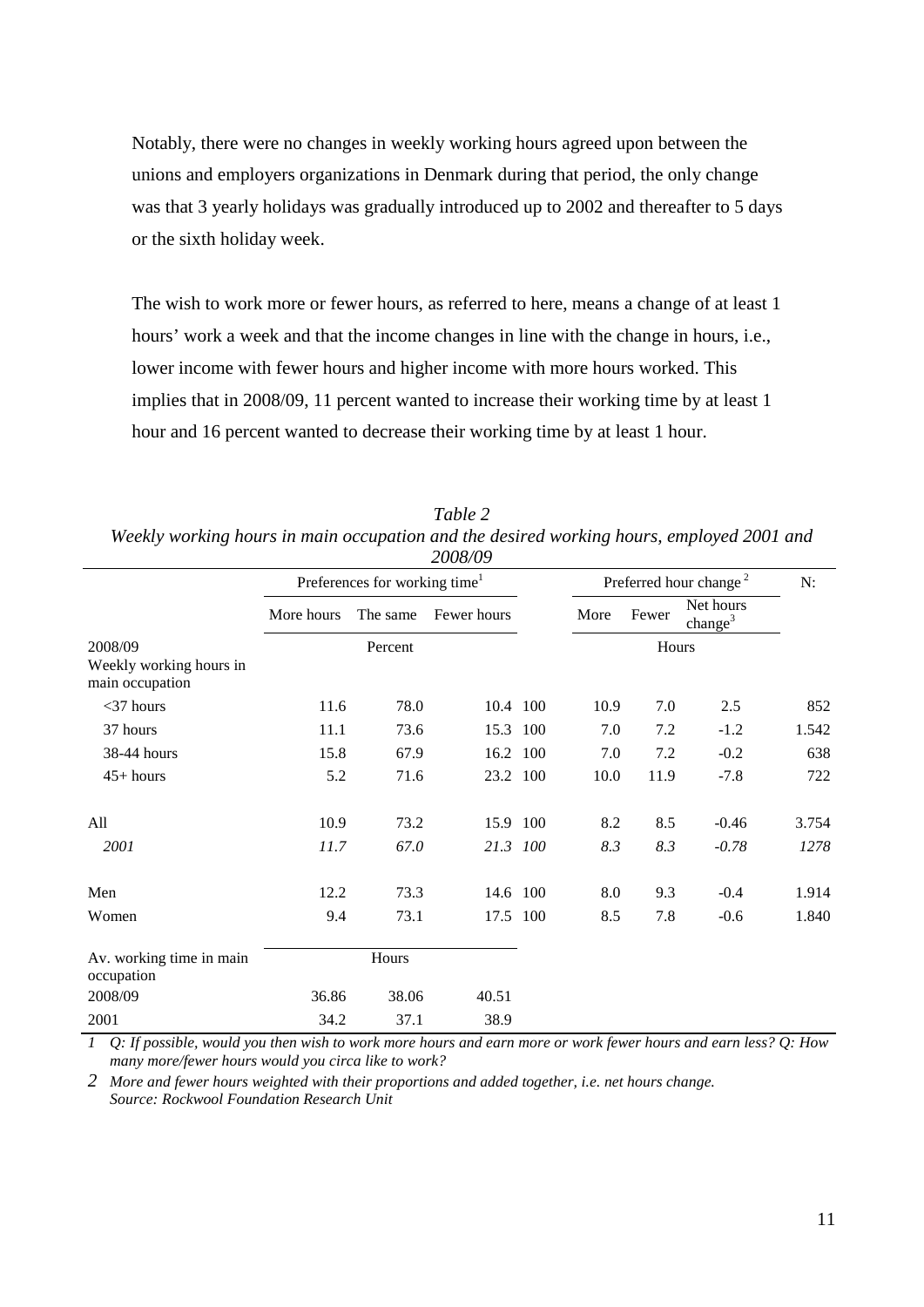Not surprisingly, people working many hours a week are also those who more often wish to work fewer hours, and vice versa: more people working fewer hours wish to work more hours than do those working many hours a week, see also Drago et *al.* (2005) for the same finding for Australia. For Danes working more than 44 hours a week, the relationship is 4:1 (23 and 5 pct.), and 1:1 (16 and 16 pct.) for those working between 38 and 44 hours a week, and nearly the same for the majority of employed people who work 37 hours a week. However, having part-time work, i.e., working fewer than 37 hours a week, means that more want to work more rather than fewer weekly hours. The same is found for the Netherlands, with a wish for a shorter working week the more a woman works, and a wish for a longer working week the fewer hours a woman works; men were not included in that analysis (Yerkes, 2004).

Because the same questions about preferred and actual weekly working hours were asked in the Danish Time-Use Survey 2001 (DTUS-01) and the Danish Time-Use and Consumption Survey 2008/9 (DTUC), and the two surveys together constitute a panel, we are able to investigate how preferences and actual working hours have changed for the same people over the 2001–08/09 period. As the Danish labor market is often considered very flexible with a high degree of mobility/job changes (Andersen, 2012), the expectation is that workers with imbalanced working times in 2001 are no longer work-time restricted in 2008/09, unless new work tensions have appeared and working time remains unchanged in 2008/09.

#### **6. Couples' preferences for working hours**

In the following we distinguish between husbands' and wives' and cohabiting partners' allocation of time and working hour tensions because gender roles and career patterns are supposed to vary between the two spouses of the household and because labor supply decisions are primarily made in the household context. The spouses' working hour preferences are therefore determined not only by their own actual working time, but also by that of their partners due to a desire to either synchronize or specialize their time allocations.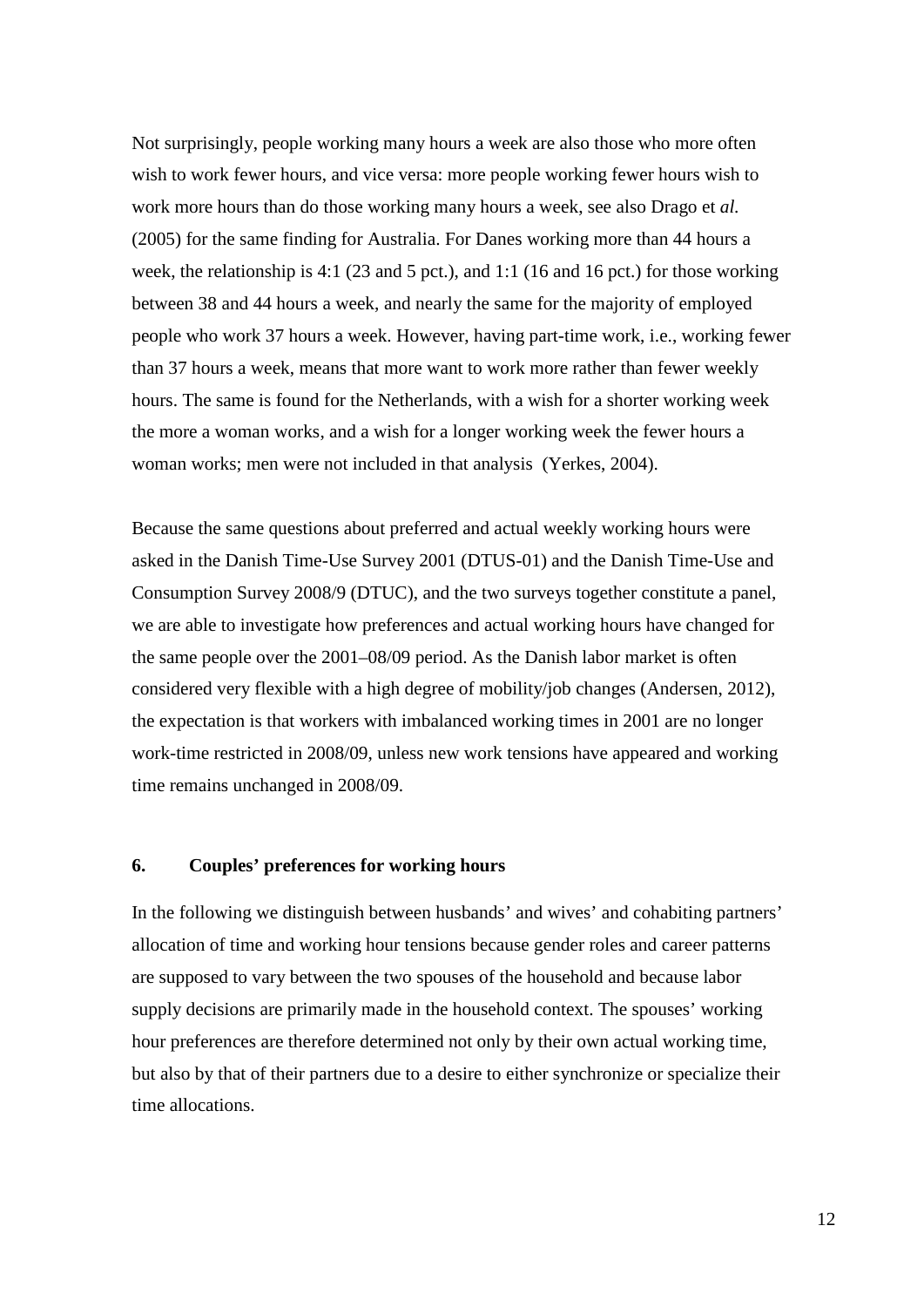*Table 3*

|                            |            | Husbands' desire to work: | Wives' desire to work: |             |  |  |
|----------------------------|------------|---------------------------|------------------------|-------------|--|--|
|                            | More       | Less                      | More                   | Less        |  |  |
| Own working time           |            |                           |                        |             |  |  |
| $<$ 37 hours               | $0.801*$   | 0.0714                    | $0.762**$              | $-0.868***$ |  |  |
|                            | (0.33)     | (0.33)                    | (0.27)                 | (0.18)      |  |  |
| $>$ 37 hours               | 0.0291     | $0.408*$                  | 0.518                  | 0.227       |  |  |
|                            | (0.20)     | (0.16)                    | (0.34)                 | (0.19)      |  |  |
| Partners' working time     |            |                           |                        |             |  |  |
| $<$ 37 $hours$             | $-0.627*$  | $-0.019$                  | $-0.317$               | 0.156       |  |  |
|                            | (0.26)     | (0.19)                    | (0.48)                 | (0.32)      |  |  |
| $>$ 37 $hours$             | 0.254      | 0.041                     | $-0.582*$              | $-0.091$    |  |  |
|                            | (0.21)     | (0.19)                    | (0.25)                 | (0.16)      |  |  |
| Age                        | 0.0845     | $0.411***$                | 0.0132                 | 0.0422      |  |  |
|                            | (0.08)     | (0.08)                    | (0.10)                 | (0.07)      |  |  |
| Age <sup>2</sup>           | $-0.0018+$ | $-0.0043***$              | $-0.0011$              | $-0.0003$   |  |  |
|                            | (0.00)     | (0.00)                    | (0.00)                 | (0.00)      |  |  |
| 1 child (no children)      | $-0.252$   | $-0.171$                  | $-0.610+$              | 0.131       |  |  |
|                            | (0.26)     | (0.22)                    | (0.33)                 | (0.23)      |  |  |
| 2 children                 | $-0.490+$  | $-0.221$                  | $-1.304***$            | $0.598**$   |  |  |
|                            | (0.26)     | (0.22)                    | (0.39)                 | (0.23)      |  |  |
| 3+ children                | $-0.984*$  | $-0.639*$                 | $-0.730+$              | $0.499 +$   |  |  |
|                            | (0.41)     | (0.32)                    | (0.44)                 | (0.29)      |  |  |
| Education                  |            |                           |                        |             |  |  |
| Vocational training        | 0.0125     | $-0.236$                  | $-0.522$               | 0.0241      |  |  |
|                            | (0.26)     | (0.21)                    | (0.33)                 | (0.23)      |  |  |
| Short further educ.        | $-0.00166$ | 0.168                     | 0.197                  | $-0.223$    |  |  |
|                            | (0.46)     | (0.33)                    | (0.35)                 | (0.29)      |  |  |
| Medium further educ.       | $0.944**$  | $-0.0146$                 | $-0.760*$              | $-0.0565$   |  |  |
|                            | (0.31)     | (0.27)                    | (0.36)                 | (0.24)      |  |  |
| Long further educ.         | $-0.106$   | 0.135                     | $-1.278*$              | 0.193       |  |  |
|                            | (0.35)     | (0.26)                    | (0.52)                 | (0.27)      |  |  |
| Secondary job (no sec job) | $-0.0190$  | $-0.431$                  | $0.658+$               | $-0.109$    |  |  |
|                            | (0.31)     | (0.27)                    | (0.38)                 | (0.32)      |  |  |
| Constant                   | $-2.231$   | $-10.85***$               | $-0.379$               | $-2.581+$   |  |  |
|                            | (1.46)     | (1.71)                    | (1.72)                 | (1.40)      |  |  |
| Number - more/less         | 121        | 244                       | 87                     | 288         |  |  |
| Number                     |            | 1474                      | 1468                   |             |  |  |
| Log likelihood             |            | $-1004,27$                |                        | $-874,78$   |  |  |
| Pseudo                     |            | 0,07                      | 0,08                   |             |  |  |
| $LR$ (chi) $32$            | 160,12     | 144,66                    |                        |             |  |  |

*Determinants of the preference for working more or fewer weekly hours. Employed husbands and wives – married or cohabiting. 2008/09, Multinomial regression model*

*+ p<0,1, \* p<0,05, \*\* p<0,01, \*\*\* p<0,001*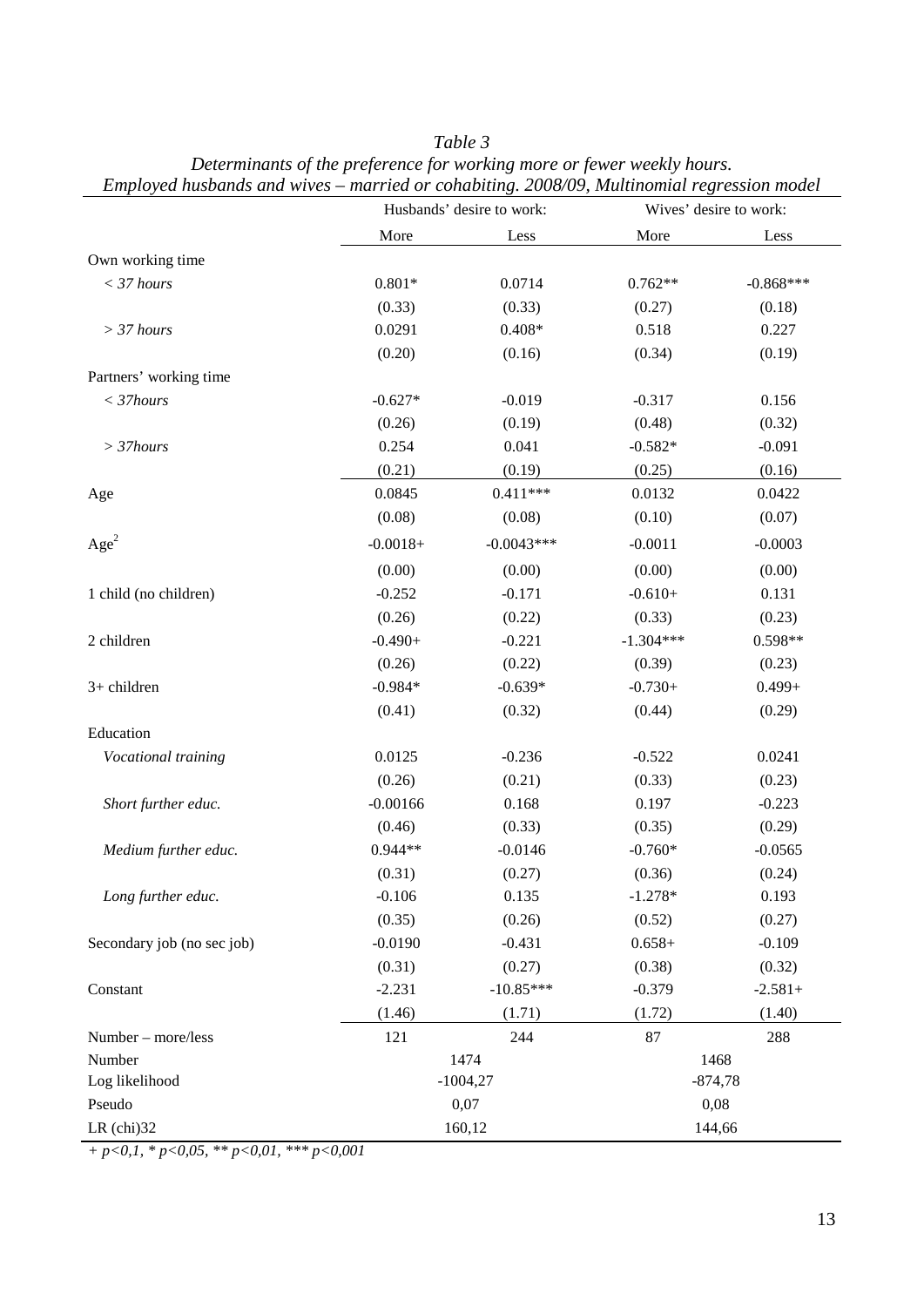By applying multinomial regression models separately for married/cohabiting women and men wishing to work more or fewer hours than they actually do as the dependent variable and controlling for different socioeconomic factors, Table 3 shows that only for men is a high number of working hours associated with the wish to work fewer hours relatively to that of men with standard working hours, i.e., 37 hours per week. For women no such relationship is found: a smaller number of working hours is associated with a wish to work fewer hours, which is not the case for their male counterparts. However, for husbands and wives alike working part time – fewer than 37 hours per week – more wish to work more hours than husbands and wives working standard hours.

It is not only husbands' and wives' own working time that has implications for their work tensions, that of their partners also matters. Hence, if the wife has a part-time job, it is less likely that her husband wishes to work more hours than if she works the standard 37 hours a week. However, if the husband works more than the standard weekly number of hours, the wife is less likely to wish to work more hours a week. This indicates that in the first case, there seems to be some synchronization process in play, while in the second case, some specialization with a career man and a home-oriented woman characterizes the household.

Table 3 also shows that men's desire to work fewer hours – and more – increases with their age up to a given point and thereafter declines. For women there is no such relationship between their age and desire to work more or fewer hours. However, when children are involved, there is a strong impact on women's preferences for working hours, see also Drago et al. (2006) for Australia. Having the first child reduces the mother's desire to work more hours and this becomes more pronounced when the second child is born. A third child also decreases the desire to work more hours, albeit less than with the second child and little more than that implied with the first child, which is a pattern also found for German women (Mertz, 2002). This pattern is reinforced when including the desire to work fewer hours, which is more pronounced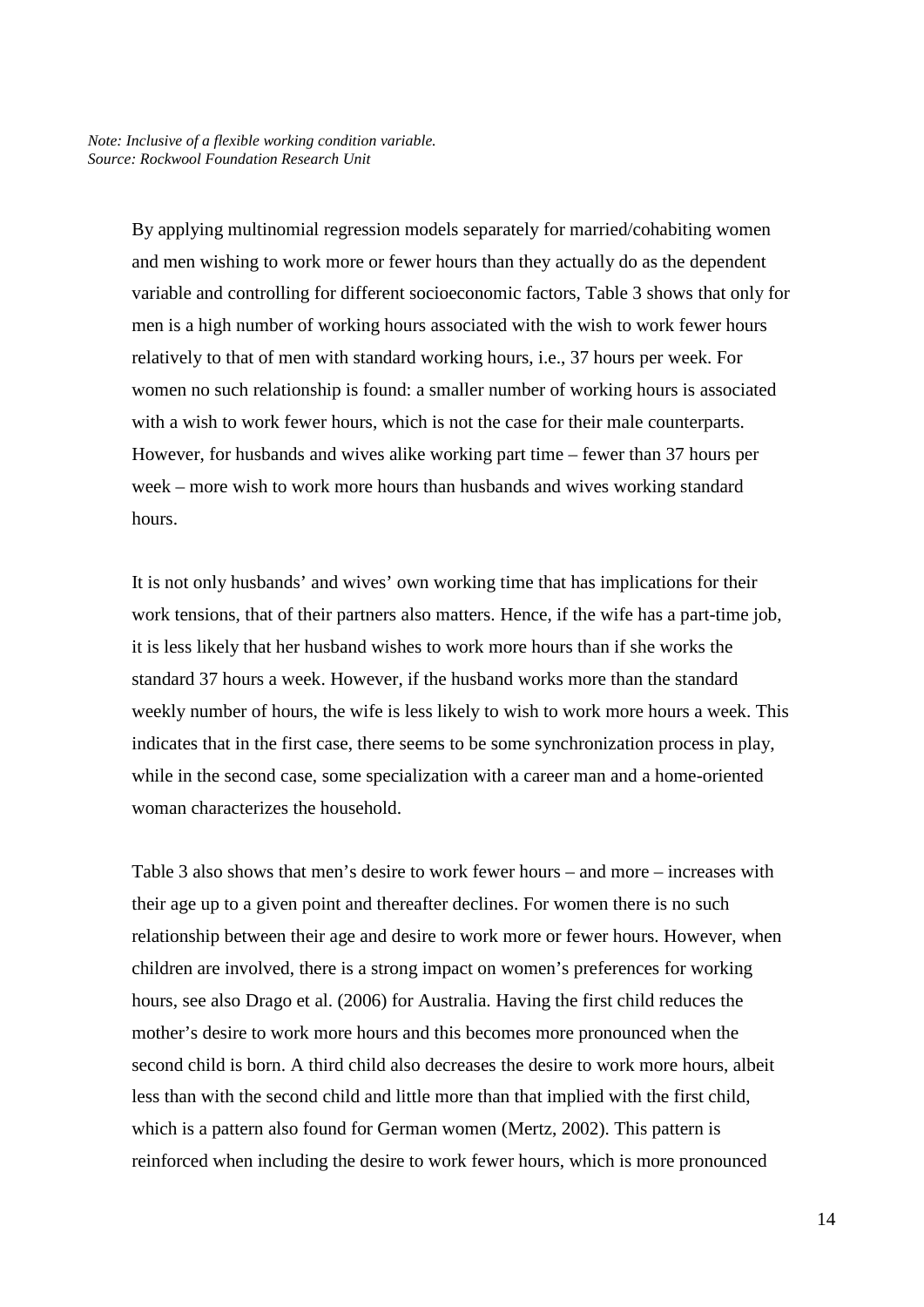for mothers of two and three children than for women without children. For men with three children, the desire to work more hours is almost the same as that of their female counterparts, relatively to men and women without children. However, contrary to women, having three children implies a less pronounced desire to work fewer hours among men; moreover, having two children impacts men only half as much as it does women regarding the wish to work more hours. This shows that men with three children were more work-hour balanced in 2008/09 than were other men, and women in general.

In accordance with Sousa-Poza & Henneberger (2002), we find that the desire to work fewer hours increases with age for men, although the lack of balance decreases when becoming older. For women no such relationship is found between age and imbalanced working hours.

Finally, the desire to work more hours is more pronounced among men with medium further education than among men without any further education, although their working times are nearly the same length. For women with medium or long further educations, the opposite appears as fewer of them want to work more hours compared with women without any education. That long further education has a different impact on men and women's working preferences is interesting. Men and women with long further educations both have longer working times than do men and women with another or no educational background (not shown in Table 3). A possible explanation for highly educated men having longer working times than their female counterparts is that these men have a career and are less responsible for family life than are highly educated women.

### **7 A panel analysis of preferred and actual working hours – a harmonization process – and constraints**

The preference theory assumes that peoples' revealed preferences represent their normative preferences understood as economic agents' true interests, and that preferences are stable over time, which means that a person will only change his/her behavior if it contributes to an optimization of available resources (Beshears et al.,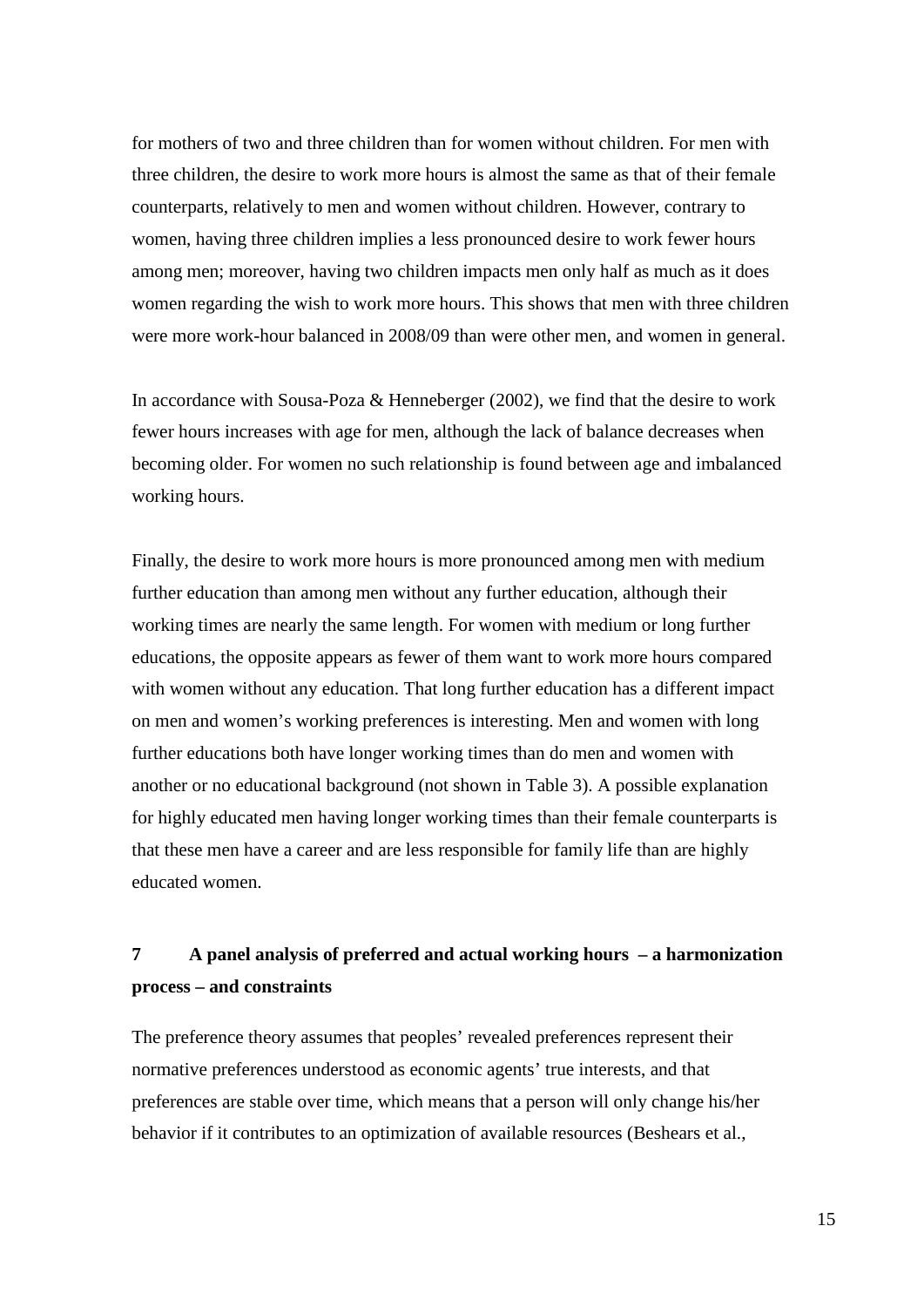2008). Hence, the desired number of working hours, for instance, determines an individual's actual number of working hours unless his/her living arrangement and environment make such a change impossible because of different kinds of constraints.

Table 4 shows that more than half of those employed in 2001 and 2008/09 were satisfied with their working hours in both years, while 7 percent maintained the desire to work fewer hours and 2 percent to work more hours per week. The remaining 37 percent changed their working hour preferences during the period. Hence, 11 percent of those wishing to work fewer hours in 2001 were satisfied with their working hours in 2008/09, and 4 percent wishing to work more hours had become satisfied in 2008/09. Among those who were satisfied with their working hours in 2001 but not in 2008/09, nearly the same percent wanted to work fewer or more hours, i.e. 11 percent in 2008/09.

|                                      | employed 2001-2008/09 |             |                                   |       |  |
|--------------------------------------|-----------------------|-------------|-----------------------------------|-------|--|
| N: 763                               |                       | 2001        |                                   |       |  |
|                                      |                       | Preferences |                                   |       |  |
| 2008/09                              |                       |             | More hours Same hours Fewer hours | All   |  |
| Preferences                          |                       | Per cent    |                                   |       |  |
| More hours                           | (1.7)                 | 10.7        | (0,5)                             | 12.9  |  |
| Same hours                           | 4.7                   | 52.1        | 11,5                              | 68.3  |  |
| <i>Fewer hours</i>                   | (0.1)                 | 11.4        | 7.3                               | 18.8  |  |
| A11                                  | 6.5                   | 74.2        | 19.3                              | 100,0 |  |
|                                      |                       | Hours       |                                   |       |  |
| Change in working hours 2001–2008/09 | 8.45                  | 3.59        | 1,97                              |       |  |
| Working hours 2001                   | 30.44                 | 35.70       | 36.15                             |       |  |
| Working hours 2008/09                | 38,88                 | 39.30       | 38.12                             |       |  |

*Table 4 Working hour tensions 2001 and 2008/09, and changes in working hours* 

*Source: DTUP, Rockwool Research Foundation Research Unit.*

In Germany only every fourth (27%) self-employed individual and employee remained satisfied with their working hours from 1985 to 1994 (Merz, 2002) relatively to 52 percent in Denmark between 2001 and 2008/09 and 72 percent in the UK in the period 1991–99 (Böheim & taylor, 2004). In both years, the great majority wanted to work fewer hours. For Australia, the number of satisfied individuals in two consecutive years, 2001–2002, was nearly 40 percent, whereas 17–18 percent not satisfied in the first year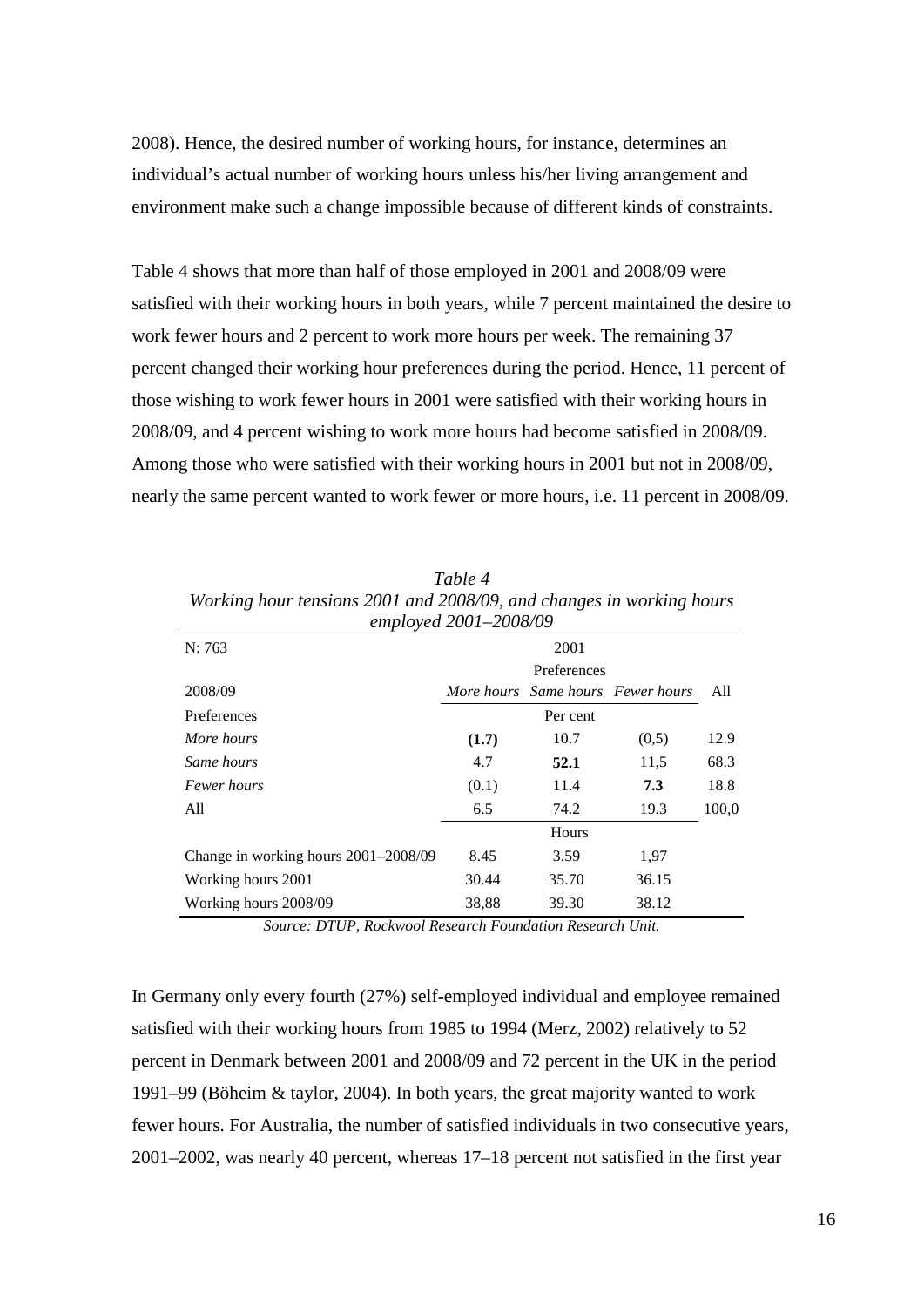became satisfied during the next year (Reynolds & Aletratis, 2006). That only 20 percent of Germans not satisfied with their working hours in 1985 were satisfied in 1994, relative to 62 percent of the Danes changing from being unsatisfied in 2001 to satisfied in 2008/09, and that the total *mover-index* (proportion of people changing their preferences in the period) for Germany was 49 and 39 for Denmark in the two periods is probably due to a more rigid German labor market with a smaller labor mobility and that the year 1994 and also to some degree 1985 were both characterized by high unemployment rates contrary to the years 2001 and 2008/09, which were growth years in Denmark and in Germany.

An important question is whether under- and over-employed workers in 2001 remain unsatisfied with their working hours in 2008/09, either because the number of working hours has not changed within that period, or because such a change was not sufficiently large to satisfy their working hour preferences. Table 4 shows that those preferring more hours of work in 2001 on average worked 8.5 hours more per week in 2008/09. Correspondingly, those who wanted to work fewer hours in 2001 actually worked 2.0 hours more in 2008/09. Because working time also increased for "balanced" people, the change in working time was larger for underworked than for overworked people, compared with the development in the working hour norms during the two years under consideration.

Böheim & Taylor (2004) showed results similar to those of this paper but for Britain during 1991–99, where the majority (nearly 40 pct.) of men as well as women working full-time and having positive tensions – under-employed – increased their working hours. The same was shown for negative tensions – over-employed – men and women decreased their working hours (nearly 40%) between two consecutive years during 1991–1999. That said, however, more than 25 percent of the under-employed reduced and the same number of the over-employed increased their working hours during the same period, which shows that the working time preferences are not stable over time or that working hour constraints are widespread on the British labor market.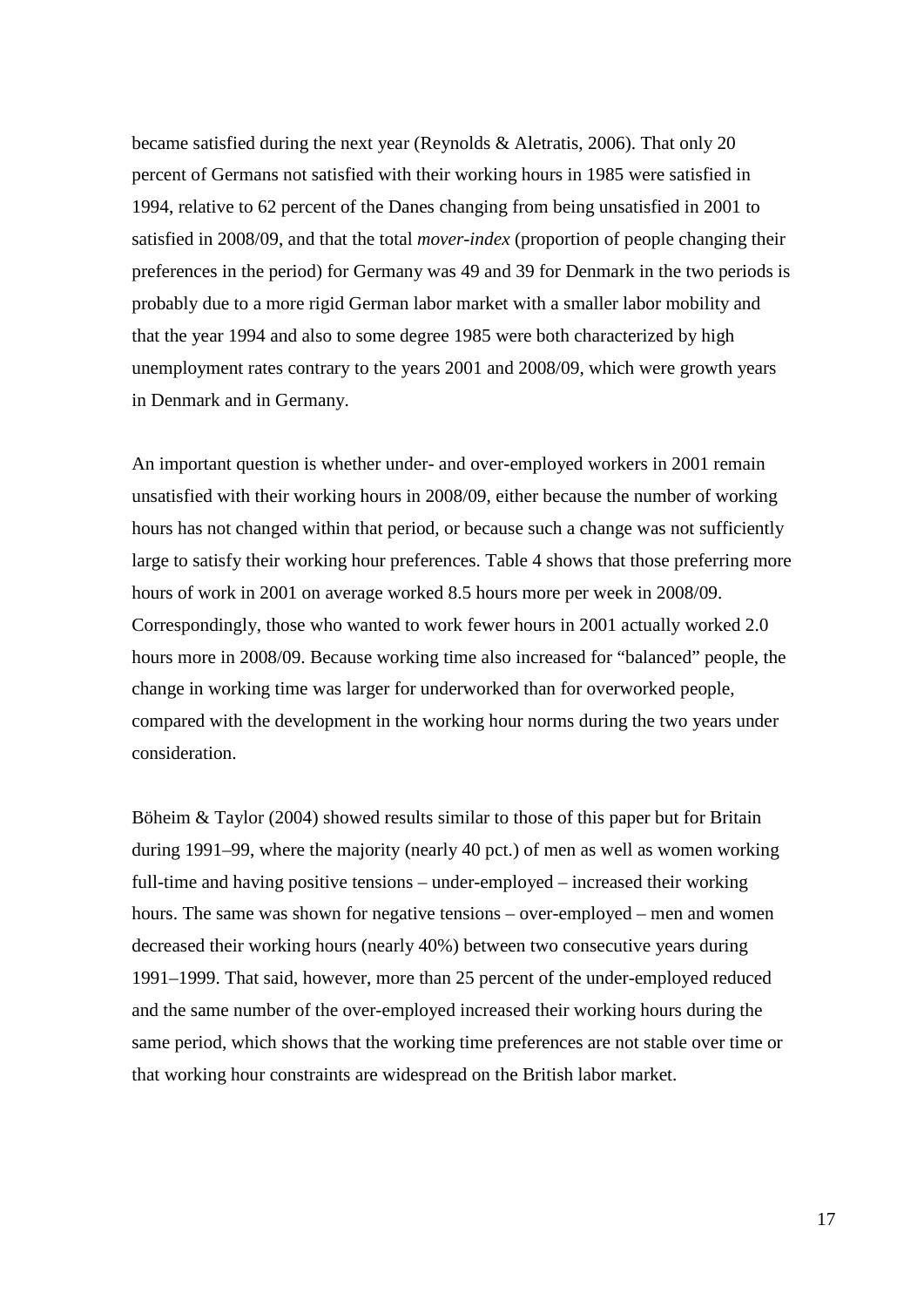| N: 763           | Pct. | $\Delta$ working hours |                | Pct.              | $\Delta$ working hours |
|------------------|------|------------------------|----------------|-------------------|------------------------|
|                  |      | 2001-2008/09           |                |                   | 2001-2008/09           |
| 2001             |      | Coeff. (st.err.)       | 2008/09        |                   | Coeff. (st.err.)       |
|                  |      |                        | <b>Balance</b> | 52.2              | () <sup>1</sup>        |
| <b>Balance</b>   | 68.5 | () <sup>1</sup>        | Under-employed | 4.7               | $-4.166 + (2.231)$     |
|                  |      |                        | Over-employed  | 11.6              | 1.453 (1.491)          |
|                  |      |                        | <b>Balance</b> | 10.8              | $4.441**$ (1.580)      |
| Under-employed   | 12.9 | $4.627**$ (1.439)      | Under-employed | $\left(  \right)$ |                        |
|                  |      |                        | Over-employed  | (.)               |                        |
|                  |      |                        | <b>Balance</b> | 11.2              | $-4.228**$ $(1.511)$   |
| Over-employed    | 18.6 | $-2.191 + (1.206)$     | Over-employed  | 7.3               | 0.899(1.820)           |
|                  |      |                        | Under-employed | (.)               |                        |
| Age (2001)       |      | $0.572 + (0.335)$      |                |                   | 0.441(0.336)           |
| Age <sup>2</sup> |      | $-0.008 + (0.004)$     |                |                   | $-0.006(0.004)$        |
| Sex              |      | $-3.479***$            |                |                   | $-3.419***$ (0.924)    |
|                  |      | (0.924)                |                |                   |                        |
| Constant         |      | $-0.669(6.575)$        |                |                   | 1.761(6.612)           |
| Adj. $R^2$       |      | 0.044                  |                |                   | 0.050                  |

*Table 5 Preferred working hours and changes in weekly working hours employed 2001–2008/09.* 

*1 Δ working hours balance-balance 3.602 (0.620 ) --<20 obs. Weighted data*

*Source: DTUP, Rockwool Foundation Research Unit.*

We also see that for those able to fulfill their preferences of working fewer hours in 2001 and, hence, becoming satisfied with their working hours in 2008/09, they actually reduced their working time by 4 ¼ hours per week in that period (Table 5). Equivalently, for those wanting to work more hours and becoming satisfied with their working hours in 2008/09, the working time increased by 4 ½ hours per week in 2001– 2008/09. A comparison with Dutch employees – not those self-employed – also shows that individuals are able to decrease their working time, providing that is the preference, even within two-year periods, i.e., 1986–1988, 1988–90 to 1996–1998 (Baaijens & Schippers, 2007).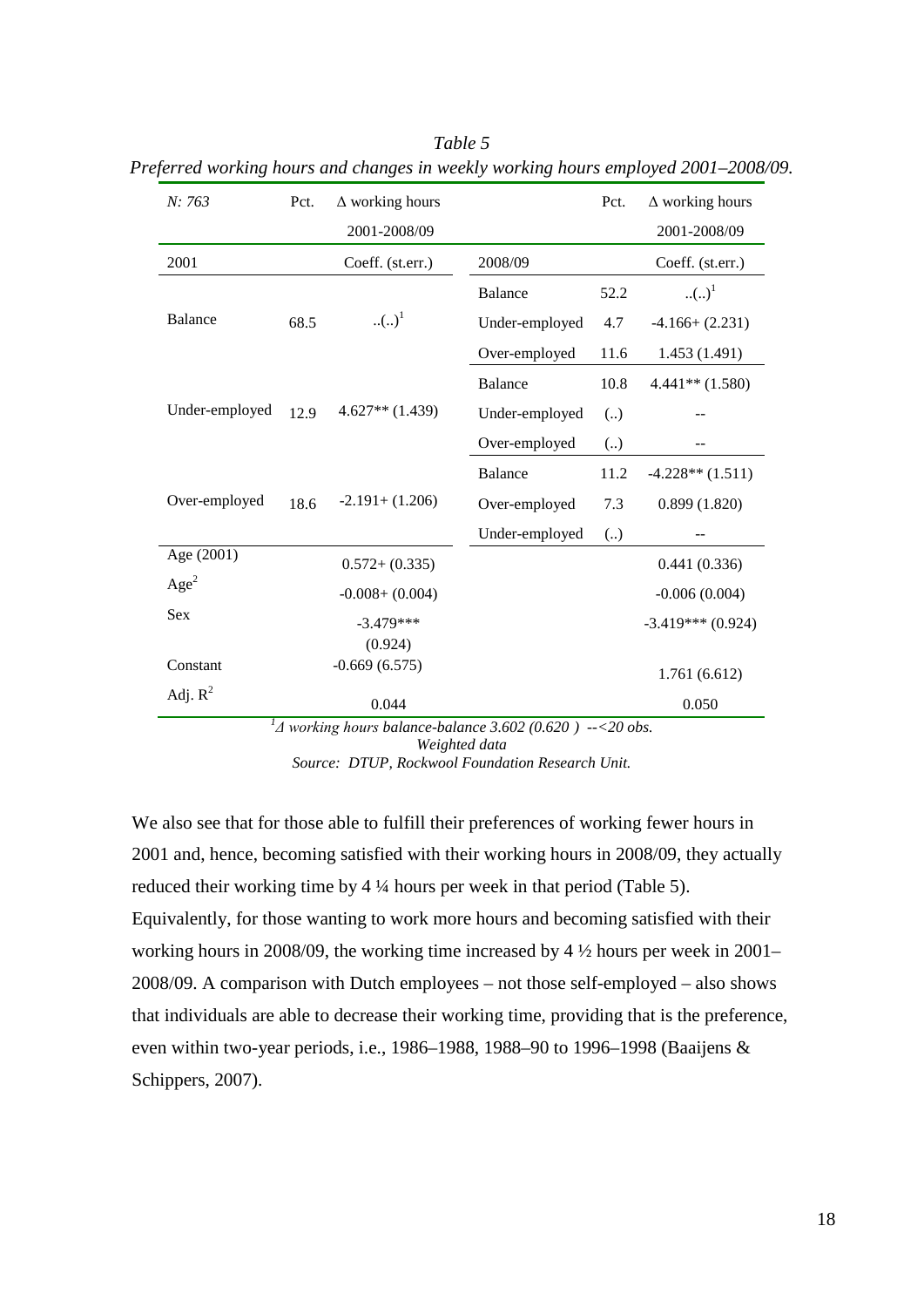| N: 762                 | More work/same work 2008 | Less work/same work 2008 |
|------------------------|--------------------------|--------------------------|
| Preferences 2001:      |                          |                          |
| More work              | .428(.414)               | $-1.604**$ (0.555)       |
| Less work              | $-2.233*(1.075)$         | $1.134***(0.220)$        |
| Actual working hours:  |                          |                          |
| Increased              | .235(.447)               | $-0.580*(0.295)$         |
| Decreased              | $-0.493(0.367)$          | $-0.038(0.214)$          |
| Working conditions:    |                          |                          |
| Flexible working time: |                          |                          |
| 2001 not 2008          | 0.136(0.548)             | $-0.301(0.353)$          |
| 2008 not 2001          | $0.826*(0.359)$          | $-0.273(0.269)$          |
| Secondary job:         |                          |                          |
| 2001 not 2008          | $-1.109(0.794)$          | $-0.149(0.320)$          |
| 2008 not 2001          | $-1.553(1.1349)$         | $-0.305(0.526)$          |
| Socioeconomics:        |                          |                          |
| $\Delta$ Marriage      | $0.697+ (0.372)$         | $-0.486 + (0.267)$       |
| $\Delta$ Children      | $-1.953***(0.530)$       | $0.385+ (0.224)$         |
| $\Delta$ Further educ. | $-0.463(0.620)$          | $-0.951(0.611)$          |
| Age (2001)             | 0.011(0.128)             | $0.166 + (0.087)$        |
| Age <sup>2</sup>       | $-0.001(0.002)$          | $-0.003*(0.001)$         |
| Sex                    | 0.153(0.324)             | 0.129(0.199)             |
| Constant               | $-1.041(2.258)$          | $-3.826 + (1.688)$       |
| Adj. $R^2$             | 0.134                    | 0.134                    |

### *Table 6 Preference shifts and working constraints - employed Multinomial logistic regression estimations.*

*Note: The inclusion of job change in the period does not come up with sign. results nor does it change the other coefficient in the model, only the number of jobs is reduced*

An important question is how hour mismatches are created and resolved through changes in both actual and preferred hours of work, see Reynolds & Aletraris (2006) for addressing this issue for Australia. Table 6 shows that there is no correlation between being underworked in the years 2001 and 2008/09 when taking, for example, changes in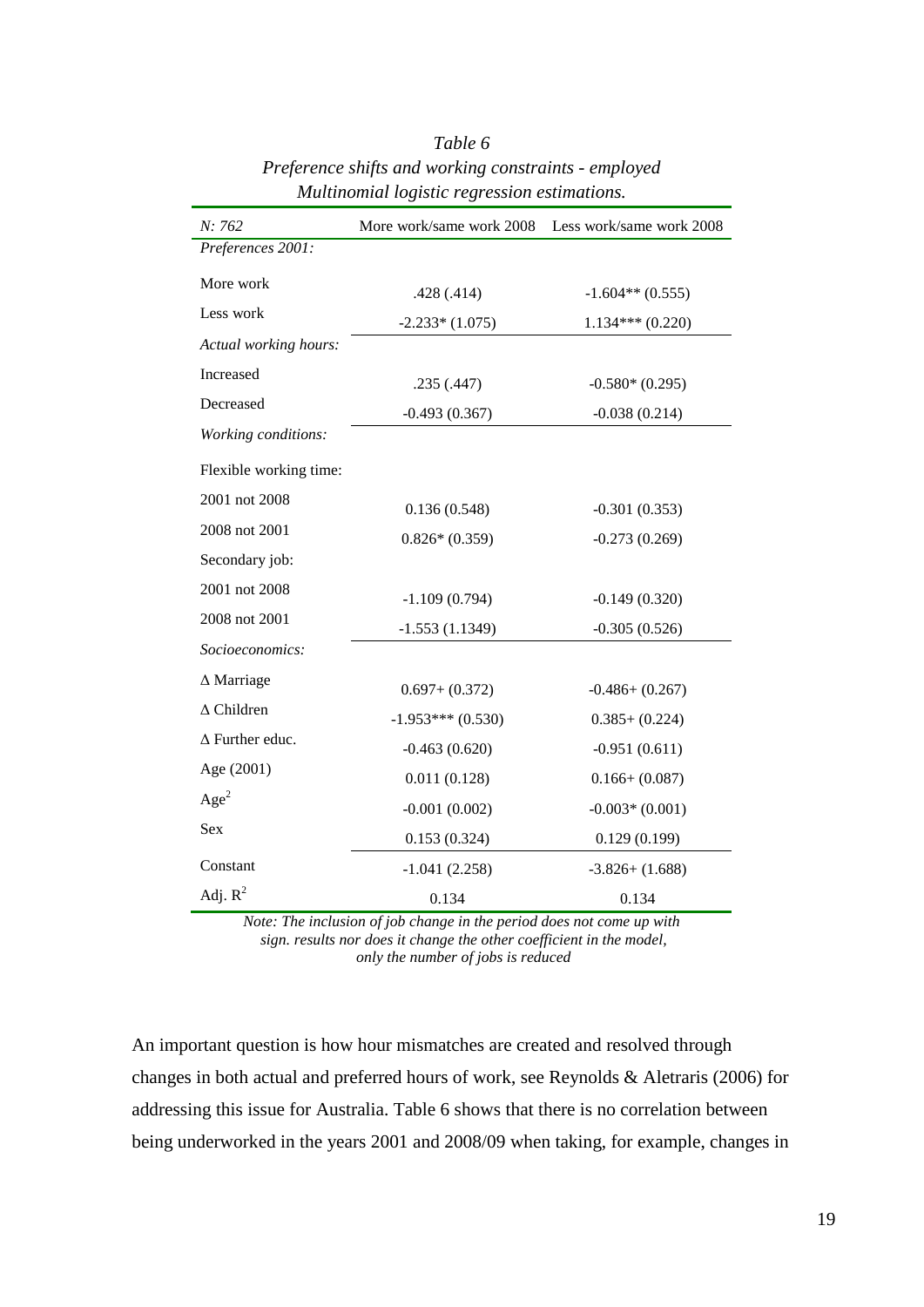working hours into consideration, while being underworked in 2001 has a negative impact on the desire to work fewer hours – being overworked – in 2008/09. For those being overworked in 2001, there was a positive impact on the number of people wanting to work fewer hours and a negative impact on those wanting to work more hours in 2008/09. This indicates that for underemployed people, controlling for working hour changes implies a higher work tension balance, while this is only partially the case for those over-employed, of whom some contribute to accentuating the wish to work fewer hours and others decrease the wish to work more hours a week.

The isolated impact of working hour changes on preferences for working time is very limited as neither working more hours or working fewer hours are correlated to the desire to work more hours, and the same holds for the correlation between a decrease in working hours and the wish to work fewer hours. Further, a working hour increase implies fewer people wanting to work fewer hours when controlling for working hour preferences in 2001, possibly because of adaptive preferences integrating actual behavior into an individual's preference function.

An interesting result is that having a flexible working hour arrangement (the ability to alter either the daily starting or ending times of the work day) during 2001–08/09 is positively associated with the desire to work more hours, i.e., being underemployed, while there is no association with the desire to work fewer hours, although the latter coefficient is negative. This shows that the work schedule itself does not reduce work tensions; instead, it increases the demand for working more hours, which is opposite to findings for the US, where flexible working hours – not the change in this arrangement – increases the desire to work fewer hours (Golden & Gebreselassie, 2007).

Relative to flexible working arrangements, the having or losing a secondary job during 2001– 2008/09 has no impact whatsoever on work hour tensions in 2008/09. This also holds for changes of job, which, in contrast to findings by Böheim & Tayler (2004), does not have any impact on work tension, neither does it impact any of the other coefficients (results not shown in table).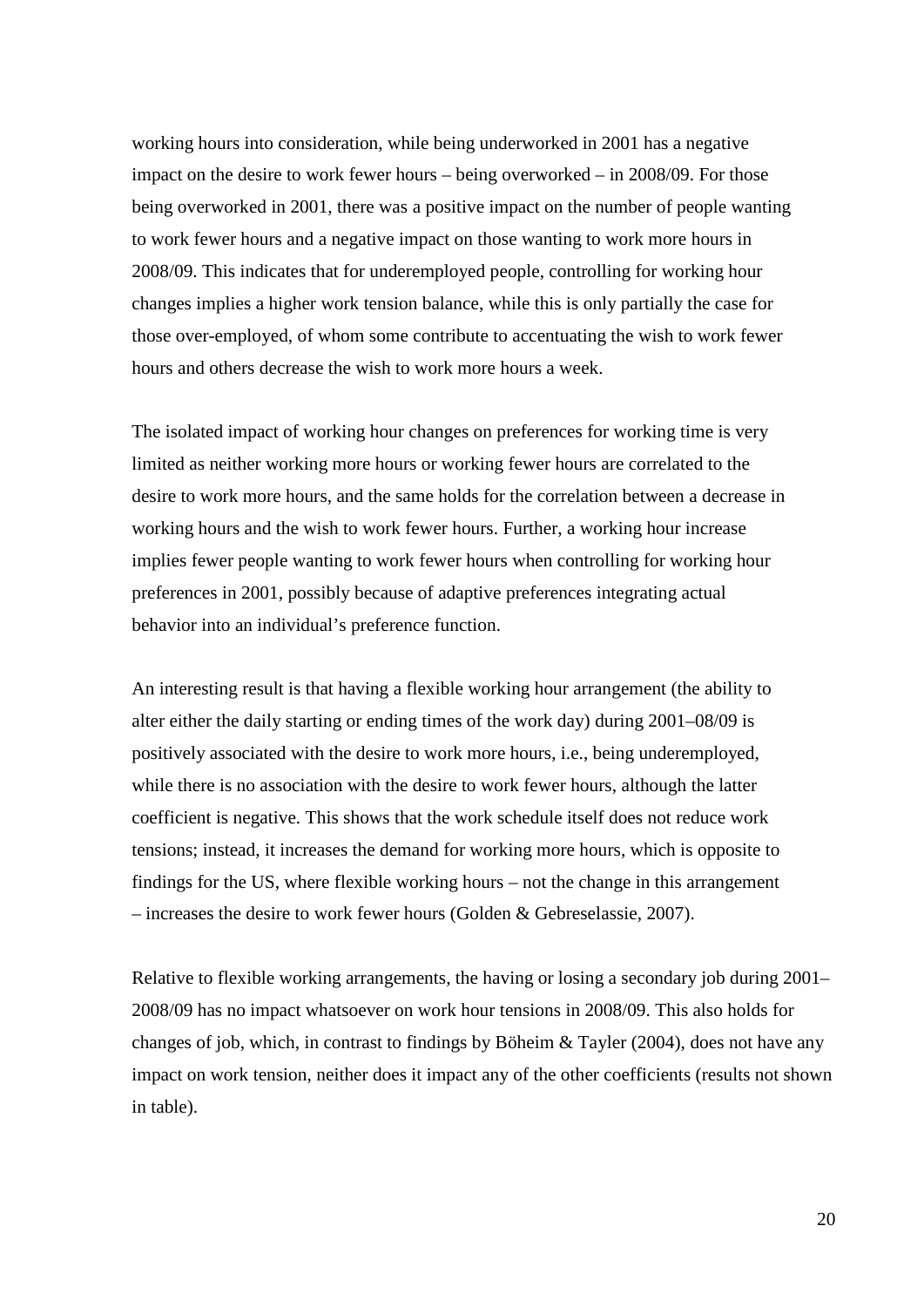Lastly, the models in Table 6 also include some socio-demographic characteristics showing that being married increases the desire to work more hours and decreases the desire to work fewer hours on the labor market. This is to be considered a net impact as we control for sex. Furthermore, having a child has the opposite impact to being married: having a child decreases the likelihood of wanting to work more hours and increases the desire to work fewer hours. The impact of having a child, however, is not found to be larger for men than for women, i.e. the coefficient for an interaction term is not becoming significant (not shown). Having a further education is not correlated to the desire to work either more or fewer hours a week, neither does sex impact work tension, even if we interact with being married or having children (not shown).

#### **8 Work hour tension and wellbeing**

An important element in satisfaction with ones working conditions is the number of hours worked, especially whether this number is in accordance with the preferences for the amount of working time per week. British data show that working hours have a significant impact on job satisfaction, motivation and retention of employees (Clark, 1996). This relationship is confirmed in Table 7, where the satisfaction with working conditions "are you satisfied with your working conditions/financial situation/amount of leisure" with 6 categories (1 not satisfied … 6 very satisfied) is higher for people who are satisfied with their working time – no work tension – than for people wanting to work more hours and in particular for those wanting to work fewer hours, which holds for both 2001 and 2008.

In regressions for 2001 and 2008/09, respectively, we also find that overworked individuals, particularly women, are less satisfied with their working conditions and that underworked individuals are more satisfied (not significantly) than are people satisfied with the number of working hours worked. Moreover, having fixed working time is also associated with greater satisfaction with working conditions (not shown in tables).

Table 7 shows that the desire to work more or fewer hours may be due to economic reasons inasmuch as people with a desire to work more hours are less satisfied with their financial situation than are people in working hour balance; this is even more pronounced when comparing with people wanting to work fewer hours. Lastly, and more obvious, there is a correlation between working tension and the satisfaction with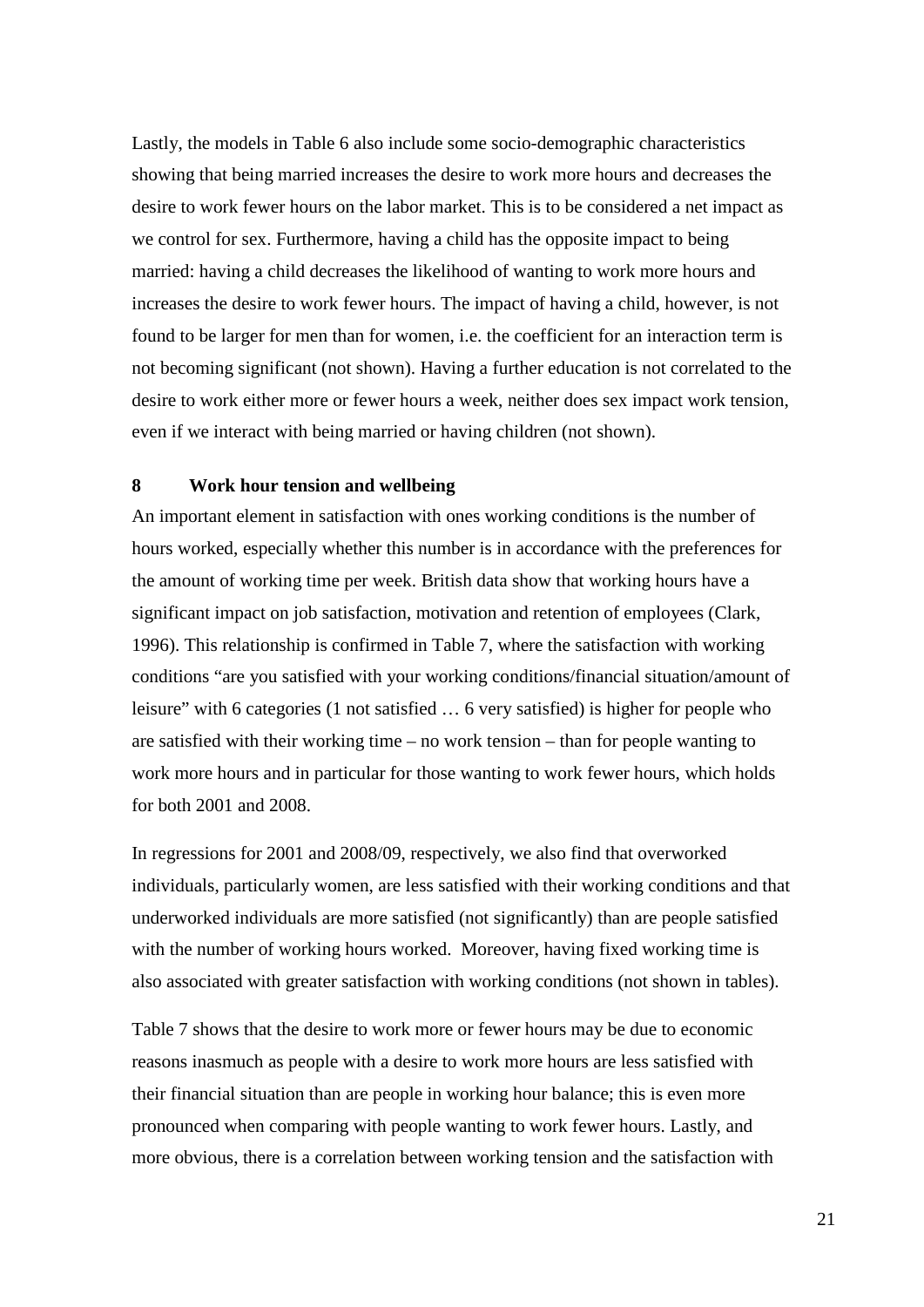the amount of leisure time as the two time uses are obvious substitutes whenever we include or exclude household work and sleep in the comparison (Bonke et al., 2009). Hence, the desire to work fewer hours is related to a much smaller degree of satisfaction with leisure time than is the desire to work the same or more hours a week.

|                     | 2008       |            |             |        |  |  |  |
|---------------------|------------|------------|-------------|--------|--|--|--|
| Satisfaction with:  | More hours | Same hours | Fewer hours | N      |  |  |  |
| Working conditions  | 4.75       | 4.88       | 4.69        | 3759   |  |  |  |
| Financial situation | 3.82       | 4.47       | 4.75        | 3762   |  |  |  |
| Amount of leisure   | 4.44       | 4.39       | 3.61        | 3763   |  |  |  |
| Percent (pct.)      | 9.02       | 74.17      | 16.81       | 100,00 |  |  |  |
| 2001                |            |            |             |        |  |  |  |
| Satisfaction with:  | More hours | Same hours | Fewer hours | N      |  |  |  |
| Working conditions  | 4.59       | 4.9        | 4.75        | 1375   |  |  |  |
| Financial situation | 3.67       | 4.58       | 4.81        | 1375   |  |  |  |
| Amount of leisure   | 4.73       | 4.57       | 3.58        | 1375   |  |  |  |
| Percent (pct.)      | 12.07      | 67.42      | 20.51       | 100.00 |  |  |  |

*Table 7 Satisfaction within different domains, employed 2001 and 2008/09*

*Satisfaction ranges 1–6 for all domains with 0 as the least and 6 as the most satisfying.* 

An interesting question is whether changes in work tensions have an impact on satisfaction with working conditions in 2001 and 2008/09, i.e., whether going from imbalanced working hours – preferences and actual working hours are not in accordance with each other – to balanced working hours entails satisfaction with working conditions. This then leads to the question of whether the opposite movement, from balanced to imbalanced working hours, means less satisfaction with working conditions.

Table 8 shows that only the second change has the expected impact on working conditions: satisfaction with working conditions is reduced when the balance becomes imbalanced, and only on a 10 percent significance level. When dividing the sample into men and women, this relationship keeps its magnitude (same size of coefficients), but the significance disappears, probably because of the smaller sample sizes. By moving from imbalanced to balanced working hours, the coefficients become positive but remain far from being significant. However, if the number of working hours in the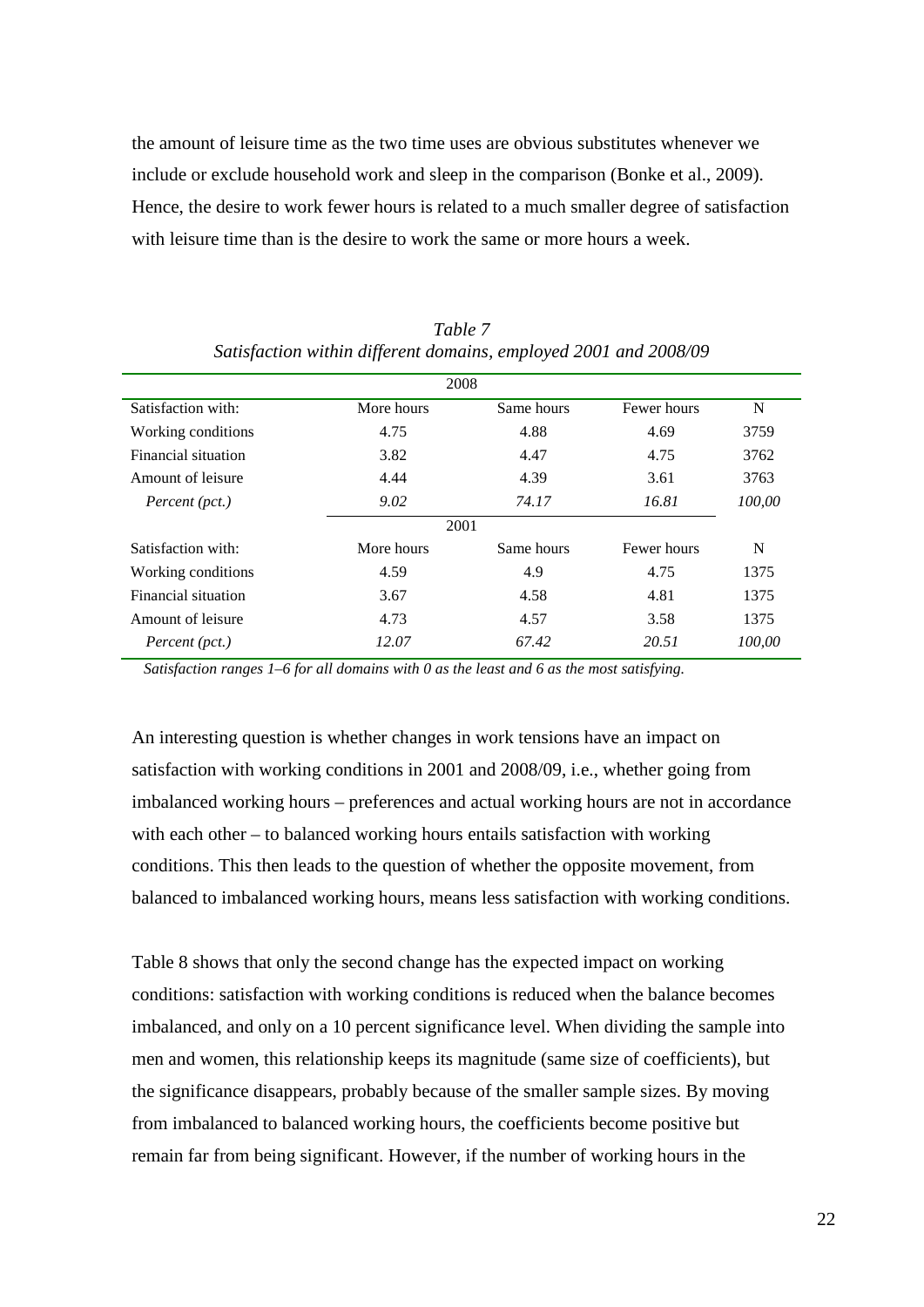period remains unsatisfactory, there is a positive correlation with change in satisfaction with the working hours: men become more satisfied and women less satisfied. This difference between men and women is possibly because being over-employed is more disappointing than being under-employed (Reynolds & Aletraris, 2006) and more women wanted to work fewer hours in 2008 than in 2001 (86 vs. 80 pct.), whereas this number was virtually unchanged for men (76 vs. 74 pct.).

| Working conditions and work hour tensions. OLS estimations |                                                                         |                 |                  |  |  |  |
|------------------------------------------------------------|-------------------------------------------------------------------------|-----------------|------------------|--|--|--|
|                                                            | $\Delta$ Satisfaction with working conditions <sup>1</sup><br>2001-2008 |                 |                  |  |  |  |
|                                                            | All                                                                     | Men             | Women            |  |  |  |
| Work tension:                                              |                                                                         |                 |                  |  |  |  |
| Balance/imbalance                                          | $-0.231 + (0.143)$                                                      | $-0.278(0.182)$ | $-0.186(0.224)$  |  |  |  |
| Imbalance/balance                                          | 0.074(0.129)                                                            | 0.102(0.166)    | 0.019(0.201)     |  |  |  |
| Imbalance/Imbalance                                        | $-0.030(0.174)$                                                         | $0.526*(0.231)$ | $-0.575*(0.268)$ |  |  |  |
| Flexible working time:                                     |                                                                         |                 |                  |  |  |  |
| 2001 not 2008                                              | $-0.240(0.166)$                                                         | $-0.250(0.233)$ | $-0.178(0.242)$  |  |  |  |
| 2008 not 2001                                              | 0.148(0.131)                                                            | 0.241(0.167)    | 0.114(0.209)     |  |  |  |
| Secondary job:                                             |                                                                         |                 |                  |  |  |  |
| 2001 not 2008                                              | $0.375*(0.167)$                                                         | 0.306(0.202)    | 0.456(0.288)     |  |  |  |
| 2008 not 2001                                              | $-0.061(0.243)$                                                         | 0.0283(0.167)   | $-0.240(0.467)$  |  |  |  |
| N                                                          | 755                                                                     | 410             | 345              |  |  |  |
| Adj. $R^2$                                                 | 0.022                                                                   | 0.029           | 0.015            |  |  |  |

|                                                            |  | Table 8 |  |                                                                                                                                                                                                                                                                                                                                    |  |
|------------------------------------------------------------|--|---------|--|------------------------------------------------------------------------------------------------------------------------------------------------------------------------------------------------------------------------------------------------------------------------------------------------------------------------------------|--|
| Working conditions and work hour tensions. OLS estimations |  |         |  |                                                                                                                                                                                                                                                                                                                                    |  |
|                                                            |  |         |  | $\overline{1}$ and $\overline{1}$ and $\overline{1}$ and $\overline{1}$ and $\overline{1}$ and $\overline{1}$ and $\overline{1}$ and $\overline{1}$ and $\overline{1}$ and $\overline{1}$ and $\overline{1}$ and $\overline{1}$ and $\overline{1}$ and $\overline{1}$ and $\overline{1}$ and $\overline{1}$ and $\overline{1}$ and |  |

<sup>1</sup>Numerical variable -4 to 4, mean value  $0.027(0.051)$ 

Controls: age, age\*age, marriage, child, educ., see variables in Table 7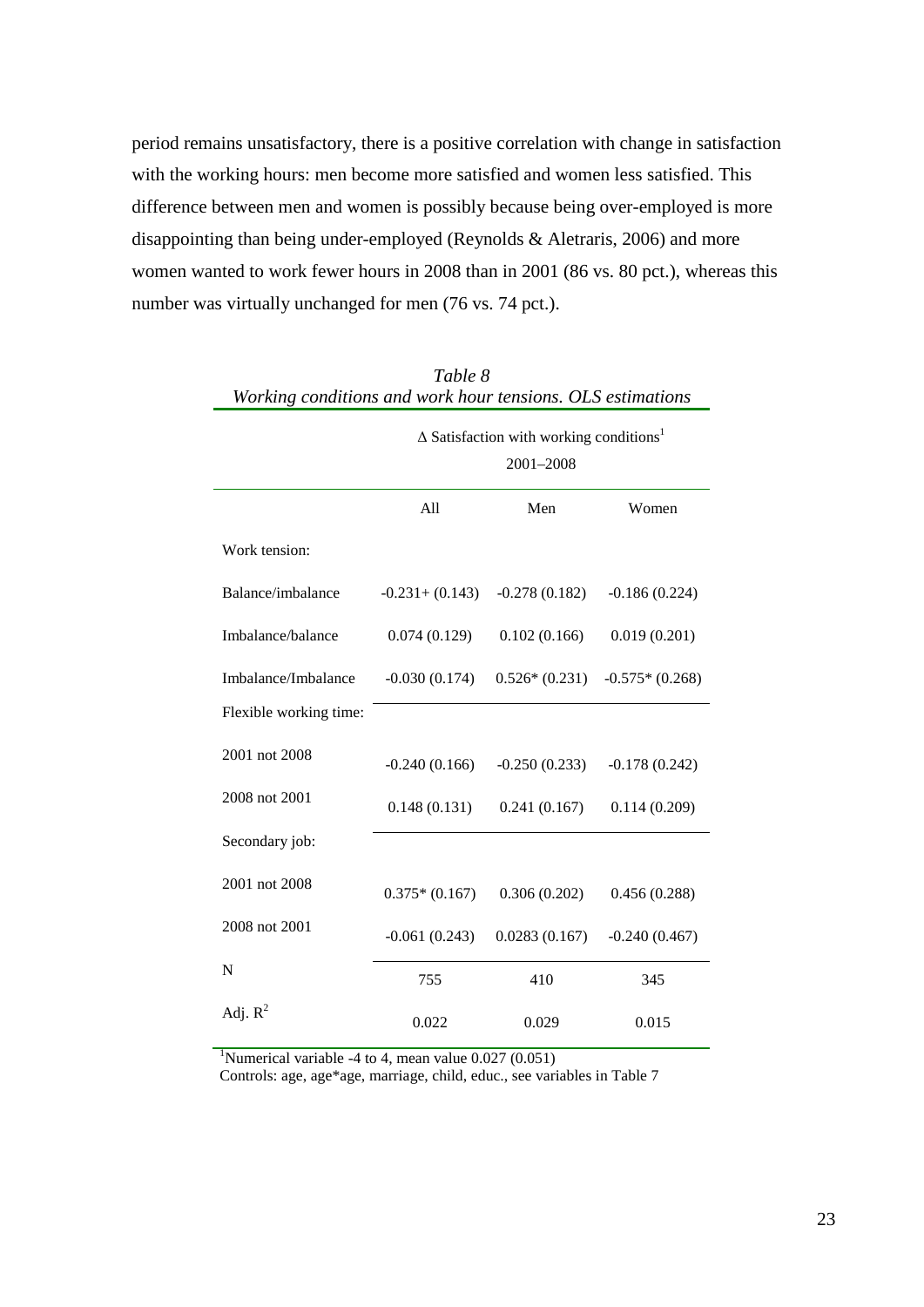Surprisingly, there is no correlation between having or losing a flexible working arrangement and the satisfaction with working conditions; this holds for both men and women. Losing a secondary job increases satisfaction with working conditions, albeit this increase is netted out when looking at women and men separately (Table 8). Conversely, having a secondary job does not impact satisfaction with working conditions and this also holds when distinguishing between men and women.

#### **8 Preferred and actual working hours – a macro perspective**

The work tension balance is not only of importance for an individual's welfare, the implication for society is also very relevant. A shortage of labor supply at a societal level due to demographic developments, or a surplus of labor in periods of recession with substantial unemployment are both economic policy issues often referred to in the political debate.

By comparing the number of hours, people wanting to work more hours with those wanting to work fewer hours, no difference shows in either 2001 or 2008/09. For both groups the work tension amounts to a wish for 8 hours more or less work a week. Because the two groups are different sizes, the work tension can be calculated as equal to 7 percent of the total labor supply in 2001 and 6 percent in 2008/09. This implies that the net imbalances are fairly small with a net deficit of labor supply in both years or equal to nearly 30 min in 2008/09 and 45 min in 2001 for the quarter of the labor force that was either over- or underworked in the two years.

Transforming the number of weekly working hour tensions calculated above into fulltime working persons, results in there being a labor supply surplus equal to 20,100 employed people in 2001 and 25,600 in 2008/09. Accordingly, the number of underemployed individuals in 2001 was equal to 2.8 percent of those employed at that time and to 2.4 percent in 2008/09, while the equivalent number of over-employed individuals was 3.5 percent and 3.3 percent in 2001 and 2008/09, respectively.

For Germany the tension calculated for the year 2004 based on GSOEP is equal to 2.4 million new jobs – employment deficit – at 34.5 weekly work hours because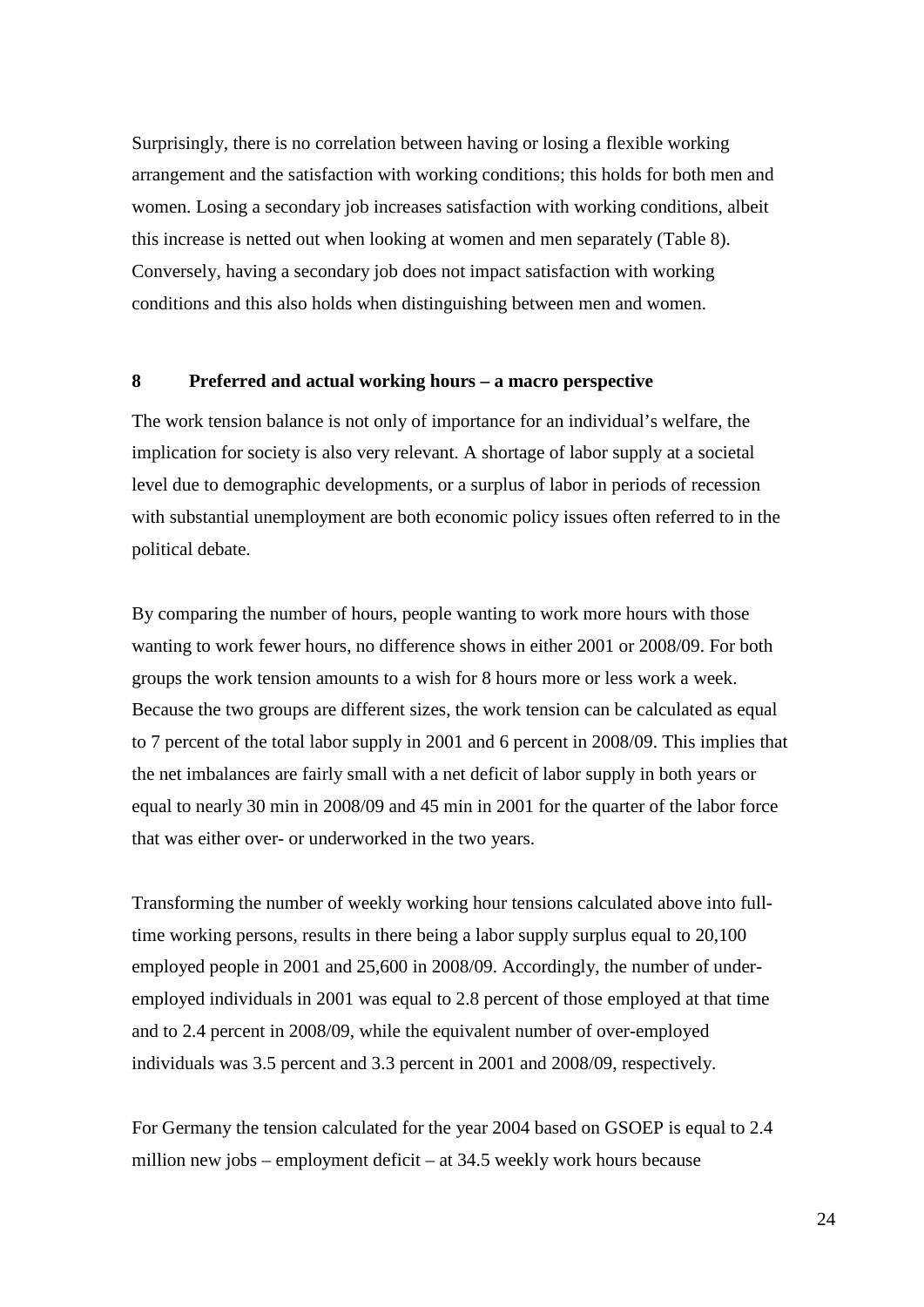underworked person's outnumbers overworked persons' desired working hours (Grözinger et al., 2008).



*Figure 2*

Grözinger et al. (2008) also show that the work tension in Germany implies that job satisfaction, life satisfaction and health satisfaction are considerably smaller than if no tension were present; the same is found for Australia using the Household, Income and Labour Dynamics (HILDA) (Wooden et al., 2009), because over-employment and under-employment have negative impacts on quality of life. Accordingly, high unemployment rates result in people working more unpaid hours than in growth periods because it increases the chances of better job opportunities and higher earnings in the future.

#### **9 Conclusion**

The number of individuals' working hours relatively to the preferred number of working hours – the work tension – is important for the population's wellbeing. Hence, negative working tensions – the number of preferred working hours is lower than the actual working hours – may imply the feeling of being overworked and an unsatisfactory life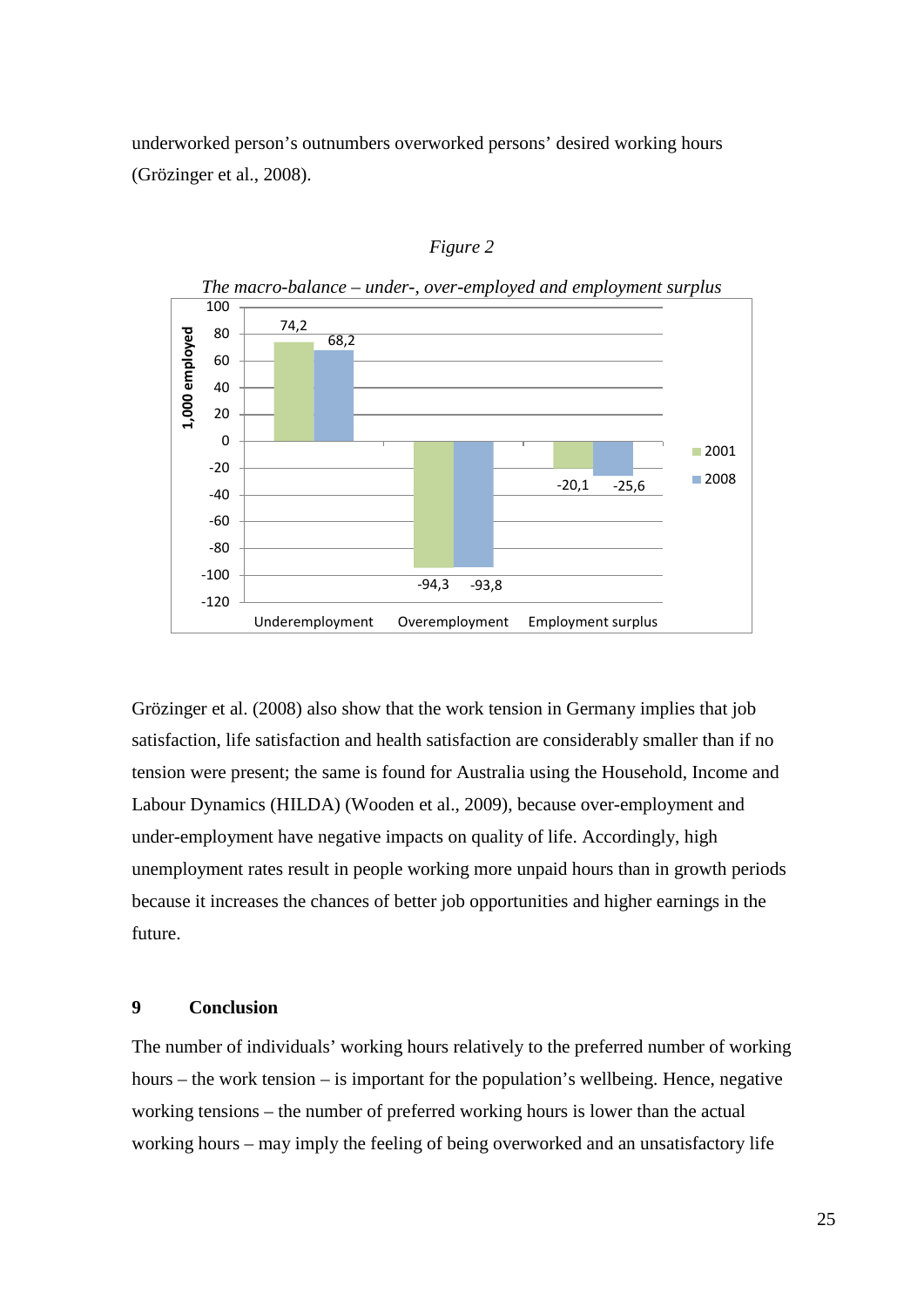situation with productivity losses as a possible consequence, while positive working tensions – the number of preferred working hours is higher than the actual working hours – may also be unsatisfactory, although it may imply productivity gains due to motivation for advancement and a desire for high incomes.

At the societal level, demographic changes with more elderly people may call for increases in labor supply, either by raising the retirement age or by increasing weekly working hours, the latter necessitating introducing policies amid at decreasing work tensions in the population.

Based on questions about preferences for working hours and actual working hours obtained from the Danish Time-Use Panel Survey 2001–2008/09 (DTUP), where the 2001 wave and the 2008/09 wave were both drawn randomly for the two years from administrative registers by Statistics Denmark, we find that for most Danish people the preferences for work time are in accordance with their actual working hours: 3 out of 4 employed people were satisfied with their actual working hours for the year 2008/09, while only 2 out of 3 had that privilege in 2001. Among those not satisfied with their working hours, 50 percent more wanted to reduce the number of working hours relative to those wanting to increase these hours. In 2001, 21 per cent wanted to work more hours; in 2008/09 this was 16 percent, whereas the percentage of people wanting to work more hours was only 11 for the two years.

We also found that work tensions were correlated with the number of working hours, not only the individual's own but also his/her partner's working time. Hence, if the wife has a part time job, it is less likely that her husband wants to work more hours than if she works the standard 37 hours a week, but if the husband works more than the standard number of hours, the wife is less likely to wish to work more hours a week. This indicates that in the first case there seems to be some synchronization process in play, while in the second case some specialization, with a career man and a homeoriented woman, characterizes the household.

The preferences for working time were satisfied for nearly half of those employed during 2001–2008/09, and 7 percent maintained a desire to work fewer hours and 1 percent to work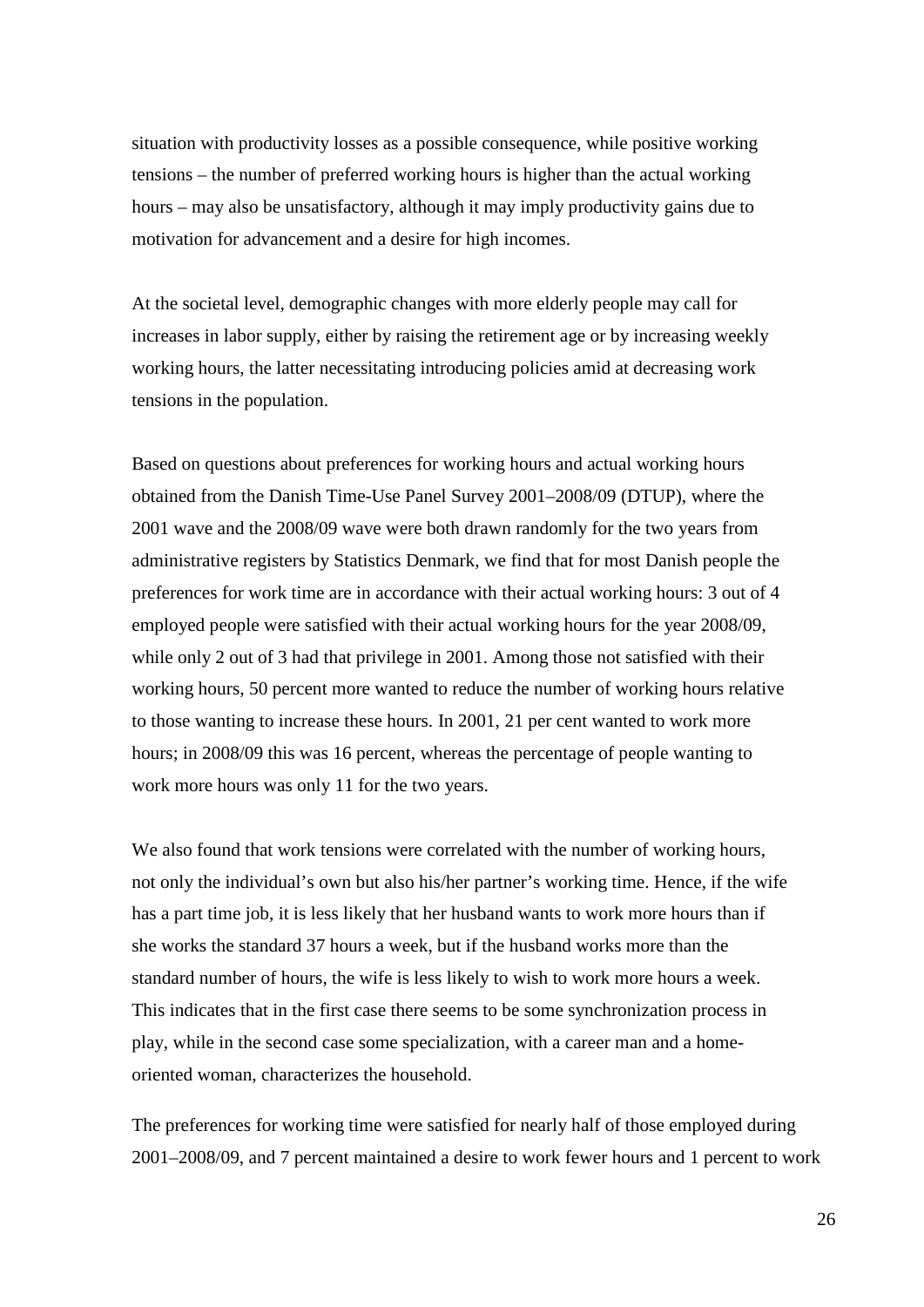more hours per week. The remaining 37 percent changed their working hour preferences during the period.

An important question addressed in this paper is whether work tensions disappeared due to changes in working hours over the period 2001–2008/09. For those able to fulfill their preferences for working fewer hours in 2001 and, hence, becoming satisfied with working hours in 2008/09, they actually reduced their working time by 4 ¼ hours per week in that period. For those wanting to work more hours and becoming satisfied with their working hours, their working time increased by  $4\frac{1}{2}$  hours per week. However, taking changes in working hours into consideration, we show that being underworked in 2001 has a negative impact in 2008/09 on the desire to work fewer hours – being overworked. For those being overworked in 2001, there was a positive impact on the number of people wanting to work fewer hours and a negative impact on those wanting to work more hours in 2008/09. This indicates that for underemployed individuals, controlling for working hour changes implies a higher work tension balance, while this is only partially the case for over-employed individuals some of whom contribute to accentuating the desire to work fewer hours and others contribute to decreasing the desire to work more hours a week.

An interesting question is whether changes in work tensions have an impact on satisfaction with working conditions in 2001 and 2008/09, i.e., does going from imbalanced working hours to balanced working hours – preferences and actual working hours are in accordance with each other – entail satisfaction with working conditions? Further, does the opposite movement from balanced to imbalanced working hours mean less satisfaction with working conditions? Only the second change has the expected impact on working conditions: satisfaction is reduced when balance turns to imbalance, and only on a 10 percent significance level. When moving from imbalanced to balanced working hours, the coefficients are positive but far from being significant. However, if the number of working hours in the period remained unsatisfactory, there was a positive correlation with change in satisfaction with the working hours as men became more satisfied and women less satisfied.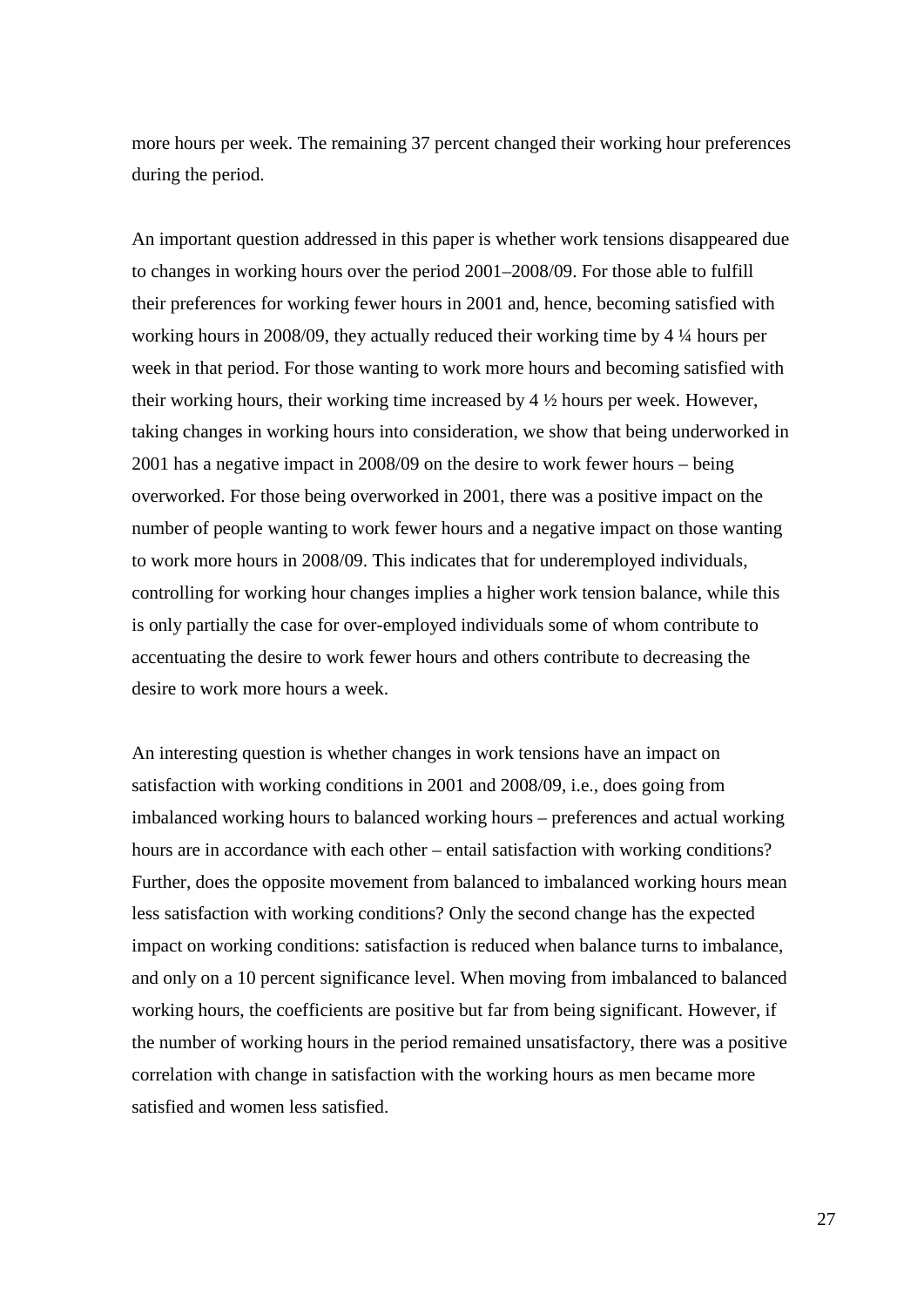By comparing the number of hours, people wanting to work more hours with those wanting to work fewer hours, there was no difference in either 2001 or 2008/09. Because the two groups are different in size, the net imbalances are fairly small with a net deficit of labor supply in both years or equal to nearly 30 min in 2008/09 and 45 min in 2001 for the quarter of the labor force that was either over- or under-worked in the two years.

By transforming the number of weekly working hour tensions calculated above into full-time working persons, the result shows that there was a labor supply surplus equal to 20,100 employed people in 2001 and 25,600 in 2008/09. This means that the number of under-employed individuals in 2001 was equal to 2.8 percent of the individuals employed at that time and it was 2.4 in 2008/09, while the equivalent numbers of individuals over-employed were 3.5 and 3.3 in 2001 and 2008/09, respectively. From a political viewpoint, this shows that a considerable number of working hours are not in accordance with the preferences of Danish workers, therefore implying a welfare loss.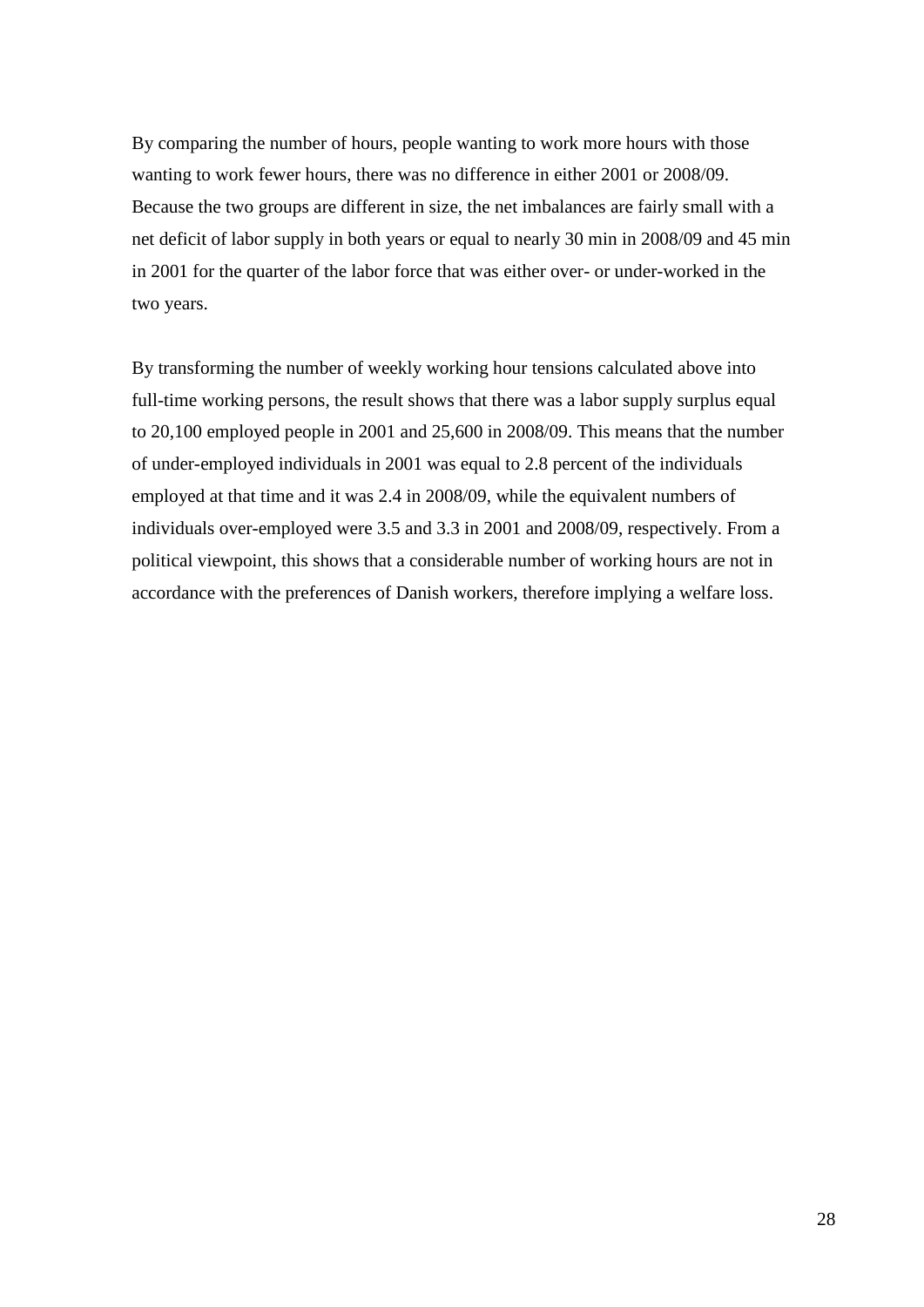#### **References**

- Andersen, T. (2012). A Flexicurity Labour Market in the Great Recession: The Case of Denmark. De Economist. Vol. 160, No. 2: 117-140.
- Baaijens, C. & Schippers, J. (2007). *The unfulfilled preference for working fewer hours in the Netherlands. In. Labour Transitions and Time Adjustments over the Life Course*. Anxo, DD. Dutch University Press. The Netherlands.
- Bonke, J. (2014*). Normal and actual working hours – why are they different?* Working Paper. Rockwool Foundation Research Unit (forthcoming).
- Bonke, J., Deding, M. & Lausten, M. (2009). TIME AND MONEY A simultaneous analysis of men's and women's domain satisfactions. Journal of Happiness Studies. 2009, vol. 10(2), pp. 113-131.
- Böheim, R. & Taylor, M.P. (2004). Actual and Preferred Working Hours. *British Journal of Industrial Relations*. 42/1, pp. 149-166.
- Beshears, J. Choi, J.J., Laibson, D. & Madrian. B.C. (2000). *How are Preferences Revealed?* Working Paper 13976. National Bureau of Economic Research.
- Blundell, R. & MaCurdy, T. (1999). Labor supply: a review of alternative approaches. In: O.C. Ashenfelter & Card, D. (eds.), *Handbook of Labor Economics*, vol 3A, North-Holland: Amsterdam.
- Clark, A.E. (1996). Job satisfaction in Britain. *British Journal of Industrial Relations*, 34, pp. 189-217.
- Golden, L. & Gebreselassie, T. (2007). Overemployment mismatches: the preference for fewer work hours. *Monthly Labor Review*. April 2007: 18-37.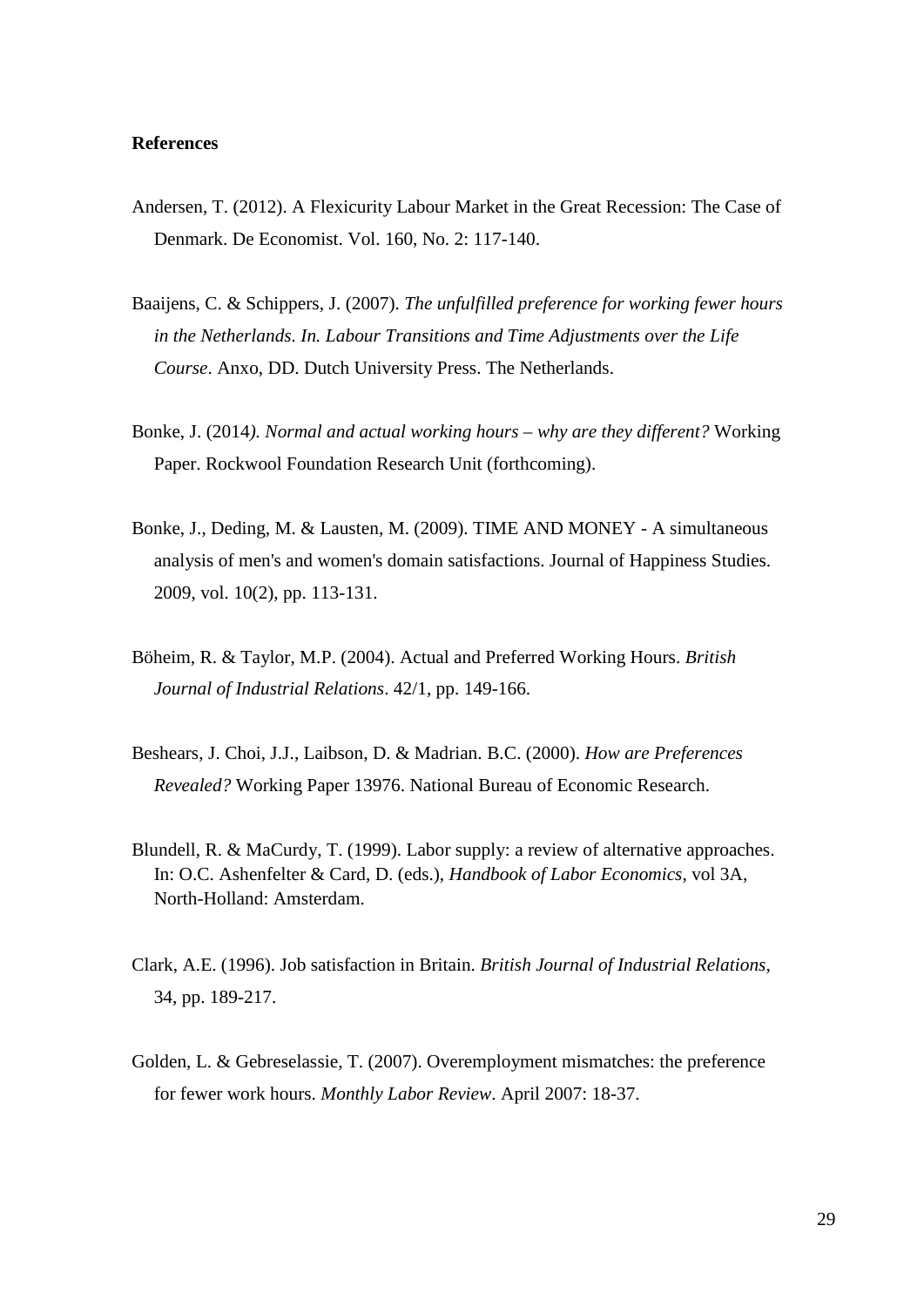- Clarkberg, M. & Moen, P. (2001). Understanding the time Squeeze: Married Couples Preferred and actual Work-Hour Strategies. *American Behaviour Scientist*. 44, 1115- 36.
- Drago, R., Wooden, M. & Black. D. (2006). *Who Wants Flexibility? Changing Work Hours Preferences and Life Events*. IZA DP No. 2404.
- Drago, R., Tseng, Y-P & Wooden, M. (2005). Usual and Preferred Working Hours in Couple Households. *Journal of Family Studies*. 11, 46-61.
- Golden, L. & Gebreselaissie, T. (2007). Overemployment mismatches: the preference for fewer work hours. *Monthly Labor Review*. 18-37.
- Grözinger, G., Matiaske, W. & Tobsch, V. (2008). Arbeitszeitwünsche, Arbeitslosigkeit und Arbeitszeitpolitik, WSI Mitteilungen (2), pp. 92-98.
- Jacobs, J.A. & Gerson, K. (2004). *The Time Divide: Work, Family, and Gender Inequality*. Cambridge, MA: Harvard University Press.
- Hakim, C. (2005). *Work-Lifestyle Choices in the 21st Century: Preference Theory*. Oxford University Press, New York.
- Klevmarken, N.A. (2005). Estimates of a Labor Supply Function. In: Hamermesh, D. & Pfann, G.A. (eds), *The Economics of Time Use*. Elsevier. Oxford.
- Merz, J. (2002). Time and Economic Well-being A Panel Analyses of Desired Versus Actual Working Hours. *Review of Income and Wealth*. Series 48. Number 3: 317- 346.
- Otterbach, S. (2010). Mismatches Between Actual and Preferred Work Time: Empirical Evidence of Hours Constraints in 21 Countries. *Journal of Consumer Policy*. 33: 143-161.